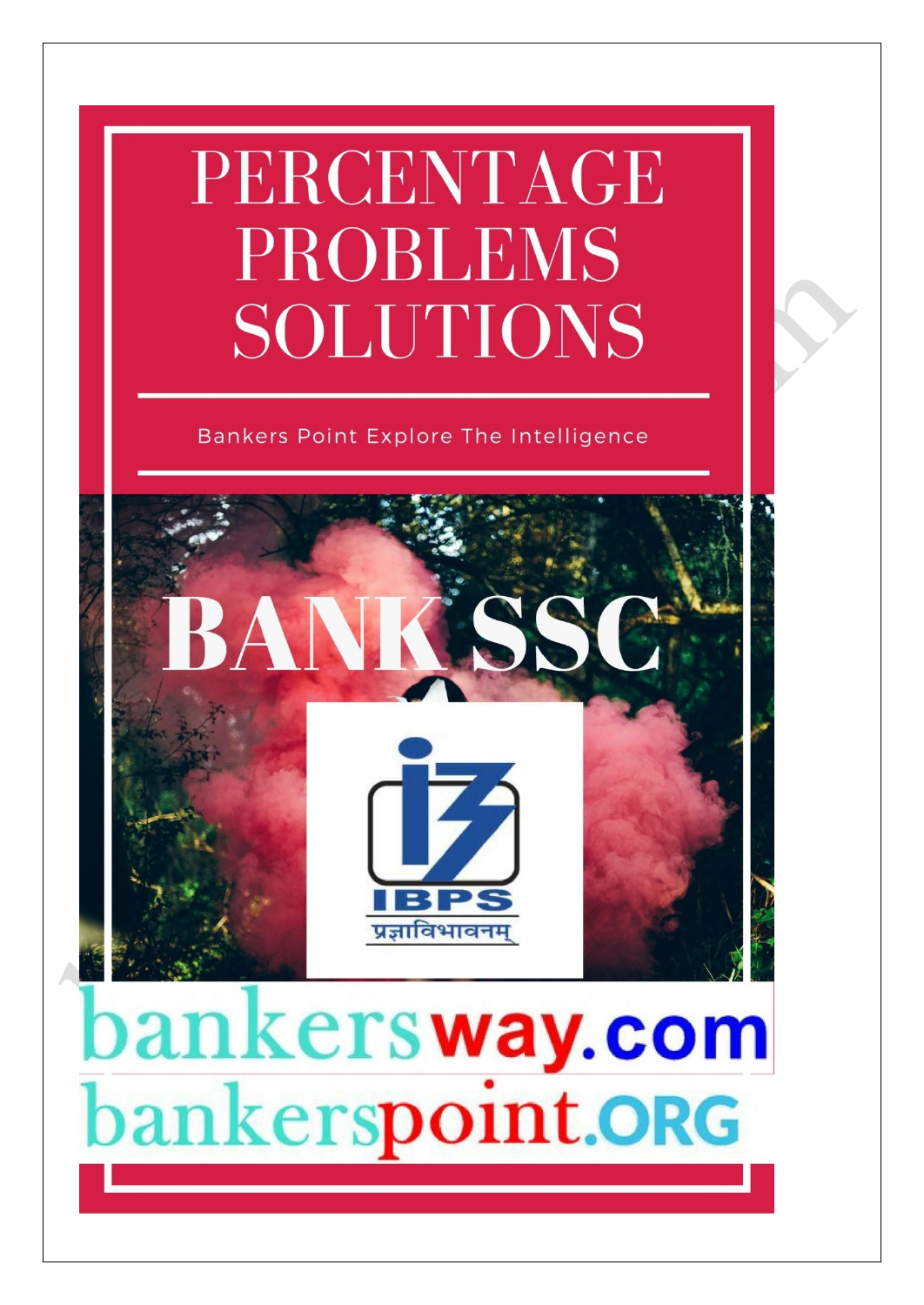## **Percentage**

## **Percentage**

Word *Percent* is made by adding two words 'Per' and 'Cent'. Per means every and Cent means hundred. Percent means 'per every hundred'. 10% means '10 per 100'. So we can say that  $10\% = 10/100$ 

**Conversion of Percentage into Fraction:**  Step 1: The number is divided by 100. Step 2: '%' sign is removed.  $Ex - 30\% = 30/100$ 

#### **Conversion of Fraction Into Percentage:**

Step 1: Multiply fraction by 100. Step 2: Put a  $\%$  sign.  $6/10 = 6/10 \times 100 = 60\%$ 

**Conversion of Percentage into Decimal:**

 $40\% = 40/100 = 0.40$ 

#### **Convert Decimal Into Percentage:**

 $0.25 = (0.25 \times 100)\% = 25\%$  $1.50 = (1.50 \times 100)\% = 150\%$ 

#### **Example 1:**

What will be the fraction of 20%

#### **Solution:**

 $20 \times \frac{1}{2} = \frac{1}{2}$ 100 5

**Example 2:** The ratio 5 : 20 expressed as percent equals to

#### **Solution:**

Actually it means 5 is what percent of 20, which can be calculated as,  $\frac{5}{2}$  × 100 = 5 × 5 = 25 20

**Exercise**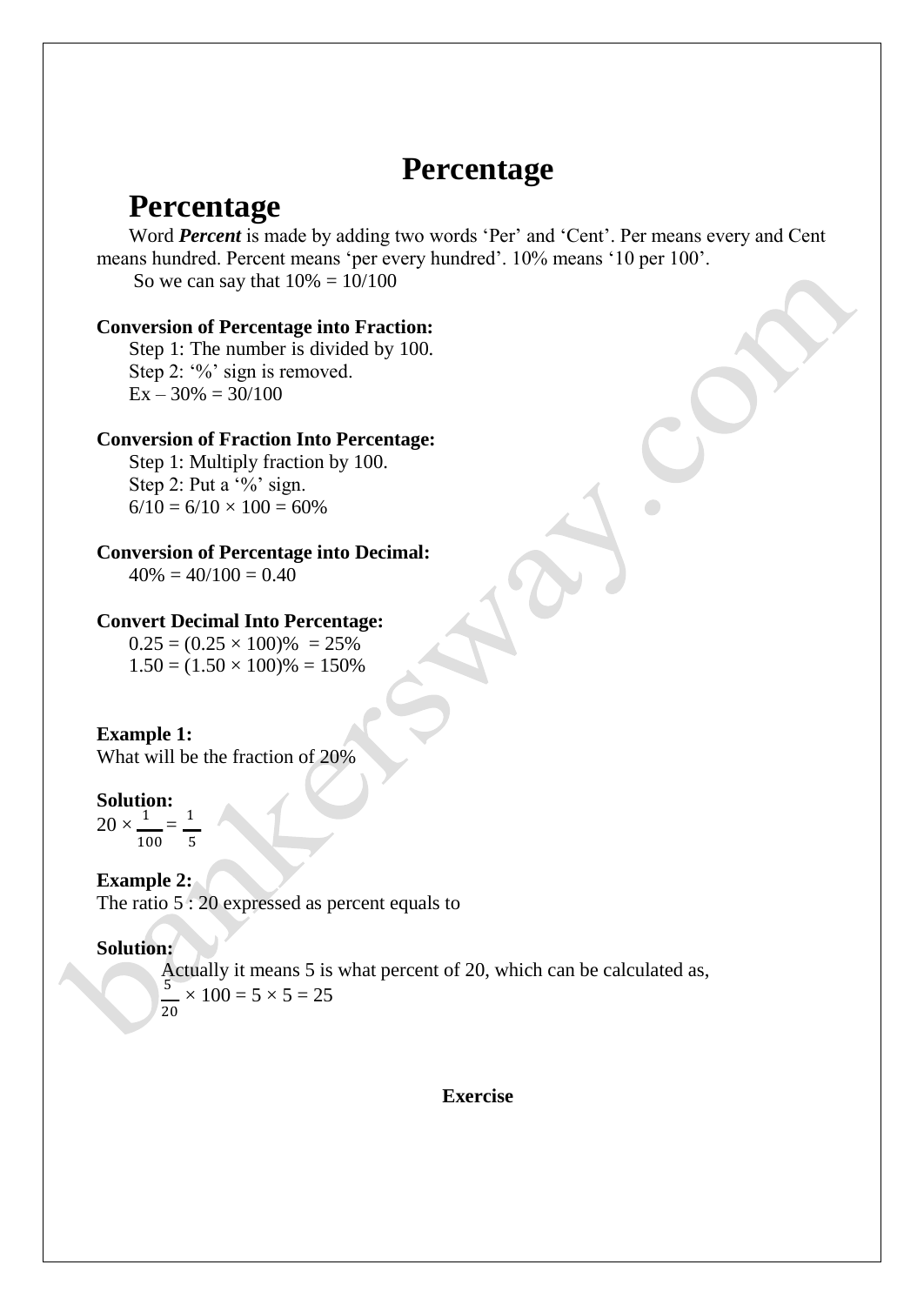|    | 1) 3.5 can be expressed in terms of percentage as :<br>a) $0.35%$<br>d) $350%$ | b) $3.5%$<br>e) None of these                                                     | c) $35%$              |
|----|--------------------------------------------------------------------------------|-----------------------------------------------------------------------------------|-----------------------|
| 2) | 63% of $3\frac{4}{7}$ is :                                                     |                                                                                   |                       |
|    | a) $2.25$<br>$d)$ 2.75                                                         | b) $2.40$<br>e) None of these                                                     | c) $2.50$             |
| 3) | 45% of 750 - 25% of $480 = ?$                                                  |                                                                                   |                       |
|    | a) 216                                                                         | b) $217.50$                                                                       | c) $236.50$           |
|    | $d)$ 245                                                                       | e) None of these                                                                  |                       |
| 4) |                                                                                | 270 candidates appeared for an examination, of which 252 passed. The pass         |                       |
|    | percentage is :<br>a) 80%                                                      | b) 83 $\frac{1}{2}$ %                                                             |                       |
|    |                                                                                |                                                                                   | c) 90 $\frac{1}{3}$ % |
|    | d) 93 $\frac{1}{3}$ %                                                          | e) None of these                                                                  |                       |
| 5) | What percent of a day is 3 hours?                                              |                                                                                   |                       |
|    |                                                                                | b) $16\frac{2}{3}\%$                                                              | c) $18\frac{2}{3}$ %  |
|    | a) $12\frac{1}{2}\%$<br>d) $22\frac{1}{2}\%$                                   | e) None of these                                                                  |                       |
| 6) |                                                                                | Which one of the following shows the best percentage?                             |                       |
|    | a) $\frac{384}{540}$                                                           | b) $\frac{425}{500}$                                                              | c) $\frac{570}{700}$  |
|    | d) $\frac{480}{660}$                                                           | d) None of these                                                                  |                       |
|    |                                                                                |                                                                                   |                       |
| 7) | 30% of 28% of 480 is the same as                                               |                                                                                   |                       |
|    | a) 15% of 56% of 240 b) 60% of 28% of 240<br>d) Data inadequate                | e) None of these                                                                  | c) 60% of 56% of 240  |
|    |                                                                                |                                                                                   |                       |
| 8) |                                                                                | An agent gets a commission of 2.5% on the sales of cloth. If on a certain day, he |                       |
|    |                                                                                | gets Rs.12.50 as commission, the cloth sold through him on that day is worth      |                       |
|    | a) $Rs.250$<br>d) Rs.1250                                                      | b) $\text{Rs.}500$<br>e) None of these                                            | c) $Rs.750$           |
|    |                                                                                |                                                                                   |                       |
| 9) | The number which exceeds 16% of it by 42 is                                    |                                                                                   |                       |
|    | a) $50$                                                                        | $b)$ 52                                                                           | c) 58                 |
|    | $d)$ 60                                                                        | e) None of these                                                                  |                       |
|    |                                                                                | 10) If 120 is 20% of a number, then 120% of that number will be :                 |                       |
|    | a) $20$                                                                        | $b)$ 120                                                                          | c) $360$              |
|    | $d)$ 720                                                                       | e) None of these                                                                  |                       |
|    |                                                                                |                                                                                   |                       |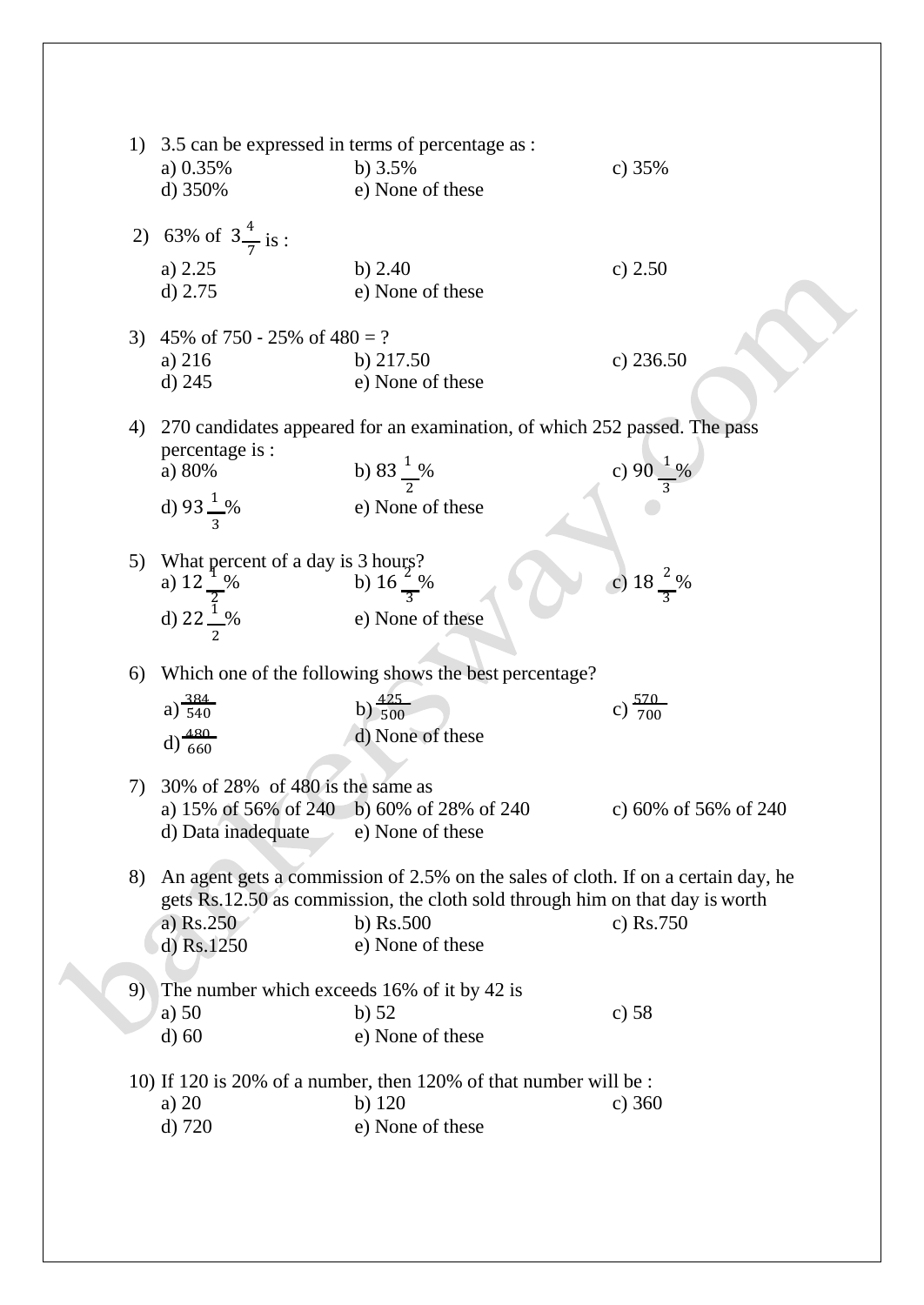|                                                        | 11) When any number is divided by 12, then dividend becomes $\frac{1}{x}$ th of the other                                                                                                                                                                                                          |                          |
|--------------------------------------------------------|----------------------------------------------------------------------------------------------------------------------------------------------------------------------------------------------------------------------------------------------------------------------------------------------------|--------------------------|
| a) 150                                                 | number. By how much percent first number is greater than the second number?<br>b) $200$                                                                                                                                                                                                            | c) 300                   |
| d) Data inadequate                                     | e) None of these                                                                                                                                                                                                                                                                                   |                          |
|                                                        | 12) A batsman scored 110 runs which included 3 boundaries and 8 sixes. What percent<br>A batsman scored 110 runs which included 3 community<br>of his total score did he make by running between the wickets?<br>b) 45 $\frac{6}{11}$ % c) 54 $\frac{6}{11}$ %                                     |                          |
| d) $55%$                                               | e) None of these                                                                                                                                                                                                                                                                                   |                          |
| percent of those eligible to vote?<br>a) $4.2$<br>d) 8 | 13) 8% of the people eligible to vote are between 18 and 21 years of age. In an election,<br>85% of those eligible to vote, who were between 18 and 21, actually voted. In that<br>election, the number of persons between 18 and 21, who actually voted, was what<br>b) $6.4$<br>e) None of these | c) 6.8                   |
| them are:                                              | 14) The students appeared at an examination. One of them secured 9 marks more than<br>the other and his marks was 56% of the sum of their marks. The marks obtained by                                                                                                                             |                          |
| a) 39, 30<br>d) $43, 34$                               | $b)$ 41, 32<br>e) None of these                                                                                                                                                                                                                                                                    | $c)$ 42, 33              |
| 15) If 20% of $a = b$ , then b% of 20 is the same as : |                                                                                                                                                                                                                                                                                                    |                          |
| a) 4% of a                                             | b) 5% of a                                                                                                                                                                                                                                                                                         | c) $20\%$ of a           |
| d) Data inadequate                                     | e) None of these                                                                                                                                                                                                                                                                                   |                          |
| Originally, he had:                                    | 16) The fruit seller had some apples. He sells 40% apples and still has 420 apples.                                                                                                                                                                                                                |                          |
| a) 588 apples                                          | b) $600$ apples                                                                                                                                                                                                                                                                                    | c) $672$ apples          |
| $d)$ 700 apples                                        | e) None of these                                                                                                                                                                                                                                                                                   |                          |
|                                                        | 17) If x% of a is the same as y% of b, then z% of b is:                                                                                                                                                                                                                                            |                          |
| a) $\frac{xy}{z}$ % of a                               | b) $\frac{yz}{x}$ % of a                                                                                                                                                                                                                                                                           | c) $\frac{xz}{x}$ % of a |
| d) Data inadequate                                     | $\boldsymbol{\chi}$<br>e) None of these                                                                                                                                                                                                                                                            | y                        |
|                                                        |                                                                                                                                                                                                                                                                                                    |                          |
| $a)$ 1                                                 | 18) What percentage of numbers from 1 to 70 have 1 or 9 in the unit's digit?<br>$b)$ 14                                                                                                                                                                                                            | c) $20$                  |
| $d)$ 21                                                | e) None of these                                                                                                                                                                                                                                                                                   |                          |
|                                                        |                                                                                                                                                                                                                                                                                                    |                          |
| 19) 65% of $? = 20\%$ of 422.50<br>a) 84.5             | $b)$ 130                                                                                                                                                                                                                                                                                           | c) $139.425$             |
| d) 200                                                 | e) None of these                                                                                                                                                                                                                                                                                   |                          |
|                                                        |                                                                                                                                                                                                                                                                                                    |                          |
|                                                        | 20) If $A = x\%$ of y and $B = y\%$ of x, then which of the following is true?                                                                                                                                                                                                                     |                          |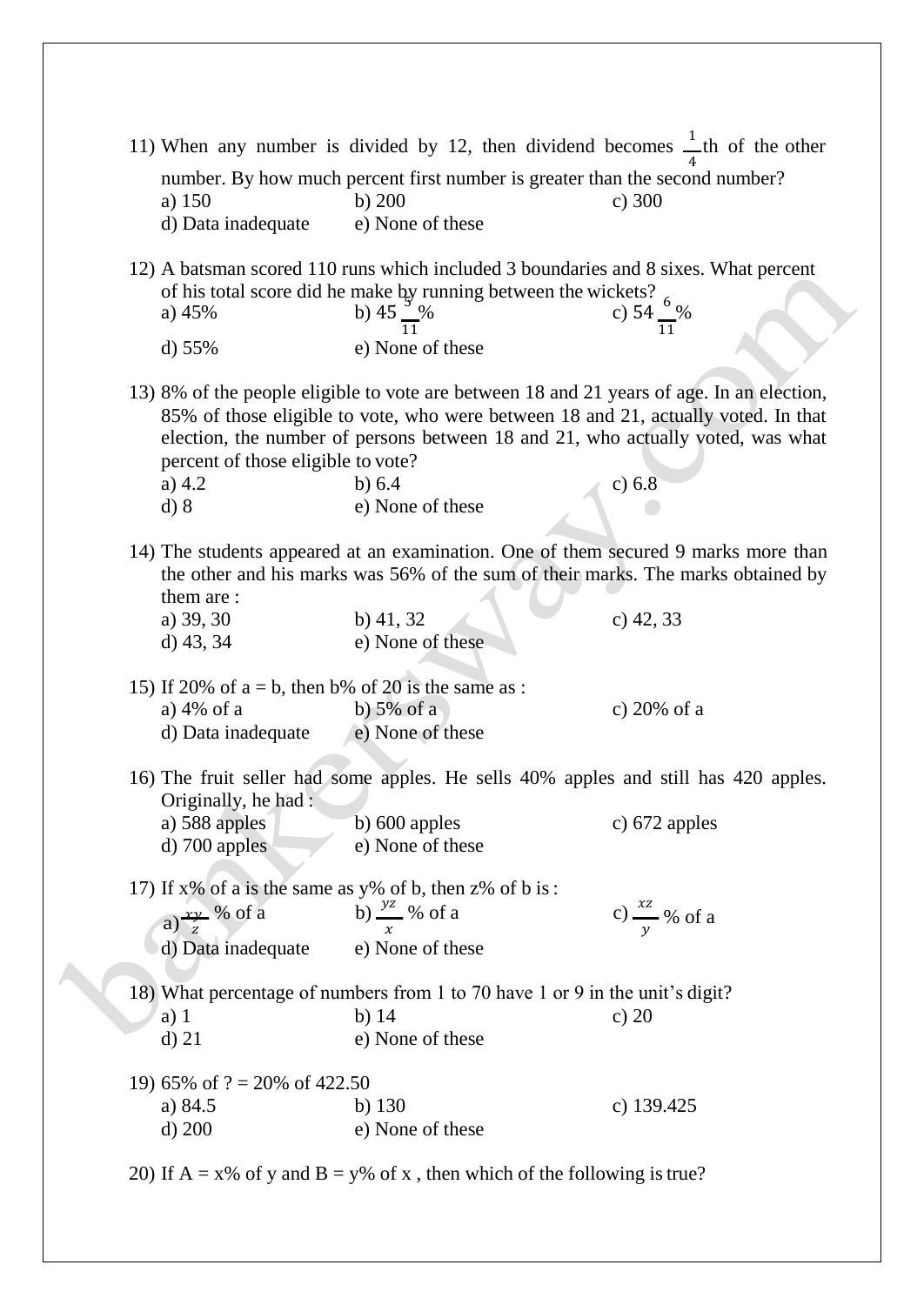| a) A is smaller than B.<br>b) A is greater than B. |                                                             |                                                                                                                                                                                                                                                                                   |
|----------------------------------------------------|-------------------------------------------------------------|-----------------------------------------------------------------------------------------------------------------------------------------------------------------------------------------------------------------------------------------------------------------------------------|
|                                                    | c) Relationship between A and B cannot be determined.       |                                                                                                                                                                                                                                                                                   |
|                                                    | d) If x is smaller than y, then A is greater than B.        |                                                                                                                                                                                                                                                                                   |
| e) None of these                                   |                                                             |                                                                                                                                                                                                                                                                                   |
|                                                    |                                                             | 21) Subtracting 40% of a number from the number, we get the result as 30. The number                                                                                                                                                                                              |
| is:                                                |                                                             |                                                                                                                                                                                                                                                                                   |
| a) $28$                                            | $b)$ 50                                                     | c) $52$                                                                                                                                                                                                                                                                           |
| $d$ ) 70                                           | e) None of these                                            |                                                                                                                                                                                                                                                                                   |
|                                                    |                                                             | 22) The sum of two numbers is $\frac{28}{25}$ of the first number. The second number is what                                                                                                                                                                                      |
| percent of the first?                              |                                                             |                                                                                                                                                                                                                                                                                   |
| a) 12%                                             | b) $14%$                                                    | c) $16%$                                                                                                                                                                                                                                                                          |
| $d)$ 18%                                           | e) None of these                                            |                                                                                                                                                                                                                                                                                   |
|                                                    |                                                             | 23) In a certain school, 20% of students are below 8 years of age. The number of<br>students above 8 years of age is $\frac{2}{3}$ of the number of students of 8 years of age                                                                                                    |
|                                                    |                                                             | which is 48. What is the total number of students in the school?                                                                                                                                                                                                                  |
|                                                    |                                                             |                                                                                                                                                                                                                                                                                   |
|                                                    |                                                             |                                                                                                                                                                                                                                                                                   |
| a) 72<br>$d)$ 150                                  | b) 80<br>e) 100                                             | c) $120$<br>24) When 15% is lost in grinding wheat, a country can export 30 lakh tons of wheat. On                                                                                                                                                                                |
| a) 20 lakh tons                                    | production of wheat in the country is:<br>b) 80 lakh tons   | c) 200 lakh tons                                                                                                                                                                                                                                                                  |
| d) 800 lakh tons                                   | e) None of these                                            |                                                                                                                                                                                                                                                                                   |
|                                                    | the sum of 6% of A and 8% of B. Find the ratio of $A : B$ . |                                                                                                                                                                                                                                                                                   |
| a) $2:3$                                           | b) $1:1$                                                    | c) $3:4$                                                                                                                                                                                                                                                                          |
| d) 4:3                                             | e) None of these                                            |                                                                                                                                                                                                                                                                                   |
|                                                    |                                                             |                                                                                                                                                                                                                                                                                   |
|                                                    | by 40 marks. The maximum marks are:                         |                                                                                                                                                                                                                                                                                   |
| a) $300$                                           | b) $500$                                                    | the other hand, if 10% is lost in grinding, it can export 40 lakh tons of wheat. The<br>25) Two numbers A and B are such that the sum of 5% of A and 4% of B is two-third of<br>26) A student has to obtain 33% of the total marks to pass. He got 125 marks and failed<br>c) 800 |
| d) 1000                                            | e) None of these                                            |                                                                                                                                                                                                                                                                                   |
|                                                    |                                                             |                                                                                                                                                                                                                                                                                   |
| the calculation?                                   |                                                             |                                                                                                                                                                                                                                                                                   |
| a) 34%                                             | b) $44%$<br>e) None of these                                | 27) A student multiplied a number by $\frac{3}{5}$ instead of $\frac{5}{3}$ What is the percentage error in<br>c) $54%$                                                                                                                                                           |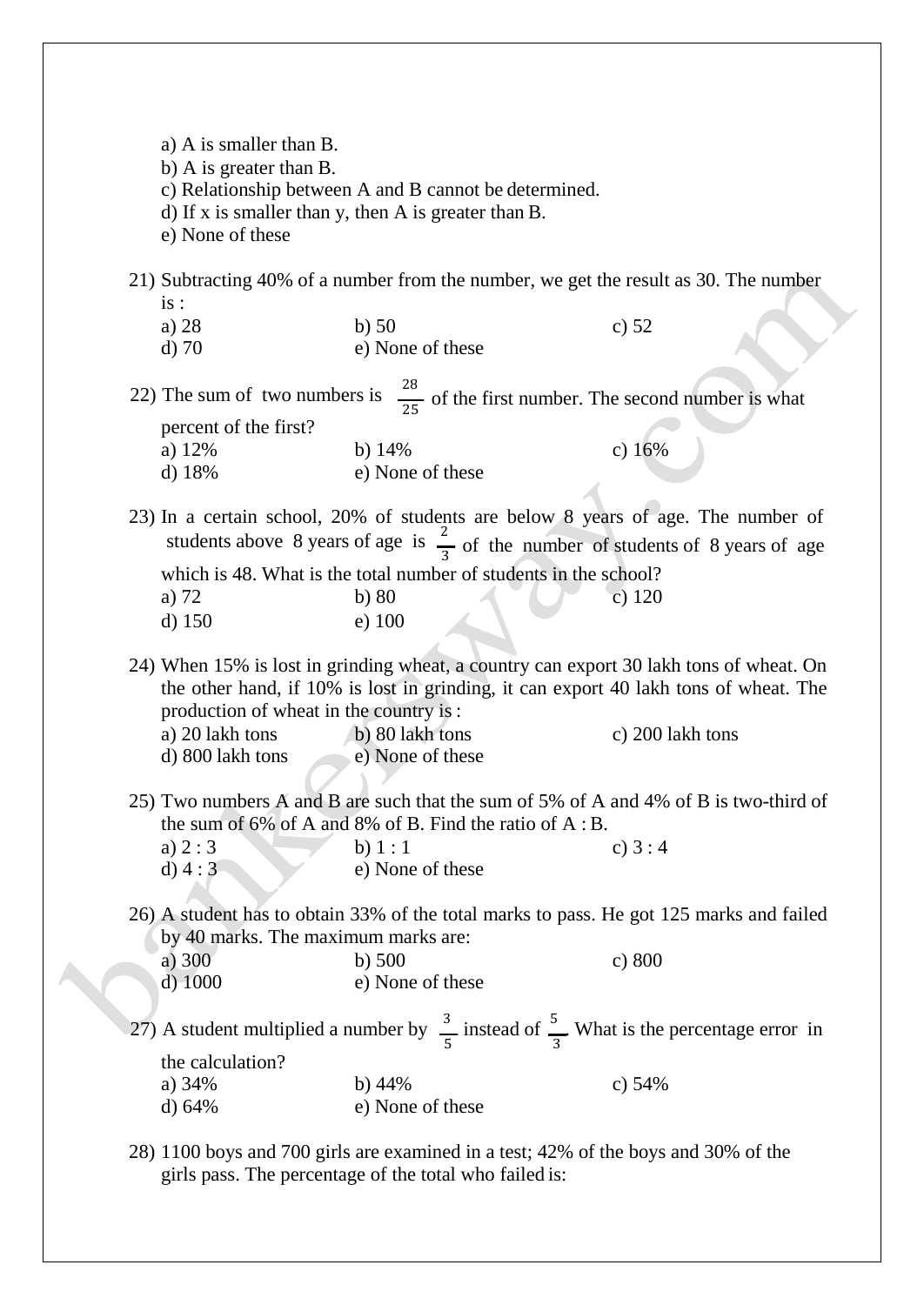| d) 78%<br>e) None of these<br>29) In an election between two candidates, one got 55% of the total valid votes, 20% of<br>the votes were invalid. If the total number of votes was 7500, the number of valid<br>votes that the other candidate got, was:<br>c) 3000<br>a) 2700<br>b) 2900<br>e) None of these<br>$d)$ 3100<br>30) 5 out of 2250 parts of earth is sulphur. What is the percentage of sulphur in earth?<br>a) $\frac{11}{50}$<br>d) $\frac{2}{45}$<br>b) $\frac{2}{9}$<br>c) $\frac{1}{45}$<br>e) None of these<br>31) If 35% of a number is 12 less than 50% of that number, then the number is :<br>a) $40$<br>$b)$ 50<br>c) $60$<br>e) None of these<br>$d)$ 80<br>32) If 25% of a number is subtracted from a second number, the second number reduces<br>to its five-sixth. What is the ratio of the first number to the second number?<br>a) $1:3$<br>b) $2:3$<br>c) $3:2$<br>d) Data inadequate<br>e) None of these<br>33) Three candidates contested an election and received 1136, 7636 and 11628 votes<br>respectively. What percentage of the total votes did the winning candidate get?<br>b) 60%<br>a) 57%<br>c) $65%$<br>e) None of these<br>d) 90%<br>34) In a competitive examination in State A, 6% candidates got selected from the total<br>appeared candidates. State B had an equal number of candidates appeared and 7%<br>candidates got selected with 80 more candidates got selected than A. What was the<br>number of candidates appeared from each State?<br>a) 7600<br>b) 8000<br>c) 8400<br>d) Data inadequate<br>e) None of these<br>35) Two tailors X and Y are paid a total of Rs.550 per week by their employer. If X is<br>paid 120 percent of the sum paid to Y, how much is Y paid per week?<br>a) Rs.200<br>b) $Rs.250$<br>c) Rs.300<br>d) Data inadequate<br>e) None of these<br>36) In an election a candidate who gets 84% off the votes is elected by a majority of 476<br>votes. What is the total number of votes polled?<br>a) 672<br>$b)$ 700<br>c) $749$ | a) 58% | b) $62\frac{2}{3}\%$ | c) $64%$ |
|----------------------------------------------------------------------------------------------------------------------------------------------------------------------------------------------------------------------------------------------------------------------------------------------------------------------------------------------------------------------------------------------------------------------------------------------------------------------------------------------------------------------------------------------------------------------------------------------------------------------------------------------------------------------------------------------------------------------------------------------------------------------------------------------------------------------------------------------------------------------------------------------------------------------------------------------------------------------------------------------------------------------------------------------------------------------------------------------------------------------------------------------------------------------------------------------------------------------------------------------------------------------------------------------------------------------------------------------------------------------------------------------------------------------------------------------------------------------------------------------------------------------------------------------------------------------------------------------------------------------------------------------------------------------------------------------------------------------------------------------------------------------------------------------------------------------------------------------------------------------------------------------------------------------------------------------------------------------------------------------------------------------|--------|----------------------|----------|
|                                                                                                                                                                                                                                                                                                                                                                                                                                                                                                                                                                                                                                                                                                                                                                                                                                                                                                                                                                                                                                                                                                                                                                                                                                                                                                                                                                                                                                                                                                                                                                                                                                                                                                                                                                                                                                                                                                                                                                                                                      |        |                      |          |
|                                                                                                                                                                                                                                                                                                                                                                                                                                                                                                                                                                                                                                                                                                                                                                                                                                                                                                                                                                                                                                                                                                                                                                                                                                                                                                                                                                                                                                                                                                                                                                                                                                                                                                                                                                                                                                                                                                                                                                                                                      |        |                      |          |
|                                                                                                                                                                                                                                                                                                                                                                                                                                                                                                                                                                                                                                                                                                                                                                                                                                                                                                                                                                                                                                                                                                                                                                                                                                                                                                                                                                                                                                                                                                                                                                                                                                                                                                                                                                                                                                                                                                                                                                                                                      |        |                      |          |
|                                                                                                                                                                                                                                                                                                                                                                                                                                                                                                                                                                                                                                                                                                                                                                                                                                                                                                                                                                                                                                                                                                                                                                                                                                                                                                                                                                                                                                                                                                                                                                                                                                                                                                                                                                                                                                                                                                                                                                                                                      |        |                      |          |
|                                                                                                                                                                                                                                                                                                                                                                                                                                                                                                                                                                                                                                                                                                                                                                                                                                                                                                                                                                                                                                                                                                                                                                                                                                                                                                                                                                                                                                                                                                                                                                                                                                                                                                                                                                                                                                                                                                                                                                                                                      |        |                      |          |
|                                                                                                                                                                                                                                                                                                                                                                                                                                                                                                                                                                                                                                                                                                                                                                                                                                                                                                                                                                                                                                                                                                                                                                                                                                                                                                                                                                                                                                                                                                                                                                                                                                                                                                                                                                                                                                                                                                                                                                                                                      |        |                      |          |
|                                                                                                                                                                                                                                                                                                                                                                                                                                                                                                                                                                                                                                                                                                                                                                                                                                                                                                                                                                                                                                                                                                                                                                                                                                                                                                                                                                                                                                                                                                                                                                                                                                                                                                                                                                                                                                                                                                                                                                                                                      |        |                      |          |
|                                                                                                                                                                                                                                                                                                                                                                                                                                                                                                                                                                                                                                                                                                                                                                                                                                                                                                                                                                                                                                                                                                                                                                                                                                                                                                                                                                                                                                                                                                                                                                                                                                                                                                                                                                                                                                                                                                                                                                                                                      |        |                      |          |
| e) None of these<br>d) 848                                                                                                                                                                                                                                                                                                                                                                                                                                                                                                                                                                                                                                                                                                                                                                                                                                                                                                                                                                                                                                                                                                                                                                                                                                                                                                                                                                                                                                                                                                                                                                                                                                                                                                                                                                                                                                                                                                                                                                                           |        |                      |          |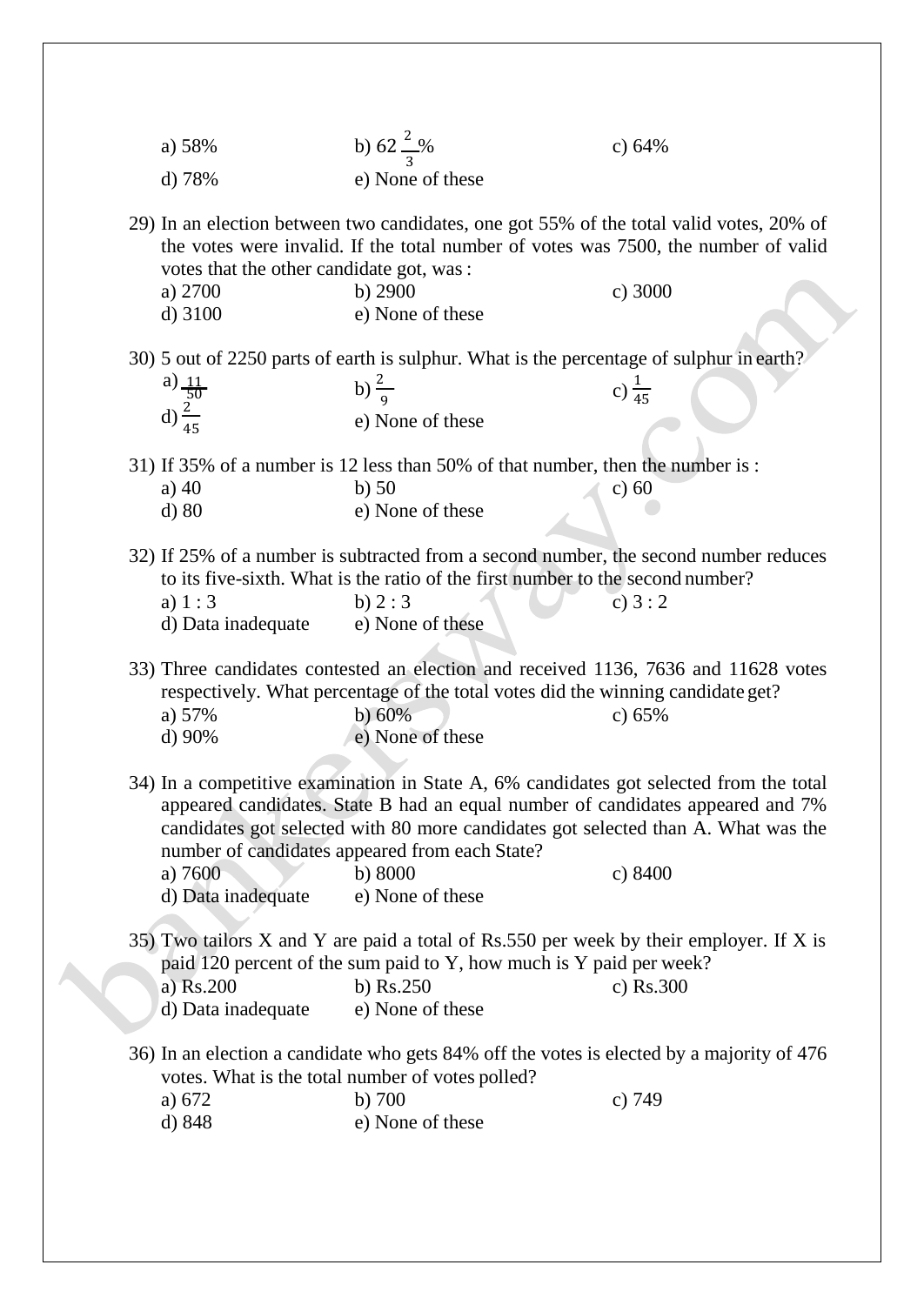| 37) Gauri went to the stationers and bought things worth Rs.25, out of which 30 paise<br>went on sales tax on taxable purchases. If the tax rate was 6%, then what was the<br>cost of the tax free items? |                                                                                                                                                                                                                                                                     |                      |
|-----------------------------------------------------------------------------------------------------------------------------------------------------------------------------------------------------------|---------------------------------------------------------------------------------------------------------------------------------------------------------------------------------------------------------------------------------------------------------------------|----------------------|
| a) Rs.15                                                                                                                                                                                                  | b) $Rs.15.70$                                                                                                                                                                                                                                                       | c) Rs.19.70          |
| $d)$ Rs.20                                                                                                                                                                                                | e) None of these                                                                                                                                                                                                                                                    |                      |
|                                                                                                                                                                                                           |                                                                                                                                                                                                                                                                     |                      |
| 38) If x is 80% of y, then what percent of 2x is y?<br>a) 40%                                                                                                                                             | b) $62\frac{1}{2}\%$                                                                                                                                                                                                                                                | c) $66\frac{2}{3}\%$ |
| d) 80%                                                                                                                                                                                                    | e) None of these                                                                                                                                                                                                                                                    |                      |
|                                                                                                                                                                                                           | 39) Rajeev buys good worth Rs.6650. He gets a rebate of 6% on it. After getting the<br>rebate, he pays sales tax @ 10%. Find the amount he will have to pay for the goods.                                                                                          |                      |
| a) Rs.6876.10                                                                                                                                                                                             | b) $6999.20$                                                                                                                                                                                                                                                        | c) Rs.6654           |
| d) Rs.7000                                                                                                                                                                                                | e) None of these                                                                                                                                                                                                                                                    |                      |
| amount did Aman have?<br>a) Rs.4000                                                                                                                                                                       | 40) Aman gave 40% of the amount he had to Rohan. Rohan in turn gave one-fourth of<br>what he received from Aman to Sahil. After paying Rs.200 to the taxi driver out of<br>the amount he got from Rohan, Sahil now has Rs.600 left with him. How much<br>b) Rs.8000 | $c)$ Rs.12,000       |
|                                                                                                                                                                                                           |                                                                                                                                                                                                                                                                     |                      |
| d) Data inadequate                                                                                                                                                                                        | e) None of these                                                                                                                                                                                                                                                    |                      |
| a) 4.37%<br>d) $8.745%$                                                                                                                                                                                   | 41) The population of a town increased from $1,75,000$ to $2,62,500$ in a decade. The<br>average percent increase of population per year is:<br>b) $5%$<br>e) None of these                                                                                         | c) $6%$              |
| a) 33%<br>d) 46%                                                                                                                                                                                          | 42) A scored 30% marks and failed by 15 marks. B scored 40% marks and obtained 35<br>marks more than those required to pass. The pass percentage is:<br>b) 38%<br>e) None of these                                                                                  | c) $43%$             |
| a) 8%<br>$d)$ 11%                                                                                                                                                                                         | 43) A housewife saved Rs.2.50 in buying an item on sale. If she spent Rs.25 for the<br>item, approximately how much percent she saved in the transaction?<br>$b) 9\%$<br>e) None of these                                                                           | c) $10\%$            |
| a) Rs.400, Rs.520<br>d) Rs.1000, Rs.525                                                                                                                                                                   | 44) A debtor can pay 87 paise in the rupee, but if his creditors would take 20% of his<br>debts, he could pay them and have Rs.42 left. His debts and assets respectively are :<br>b) Rs.500, Rs.521<br>e) None of these                                            | c) Rs.600, Rs.522    |
| received?                                                                                                                                                                                                 | 45) The price of a car is Rs.3,25,000. It was insured to 85% of its price. The car was<br>damaged completely in an accident and the insurance company paid 90% of the<br>insurance. What was the difference between the price of the car and the amount             |                      |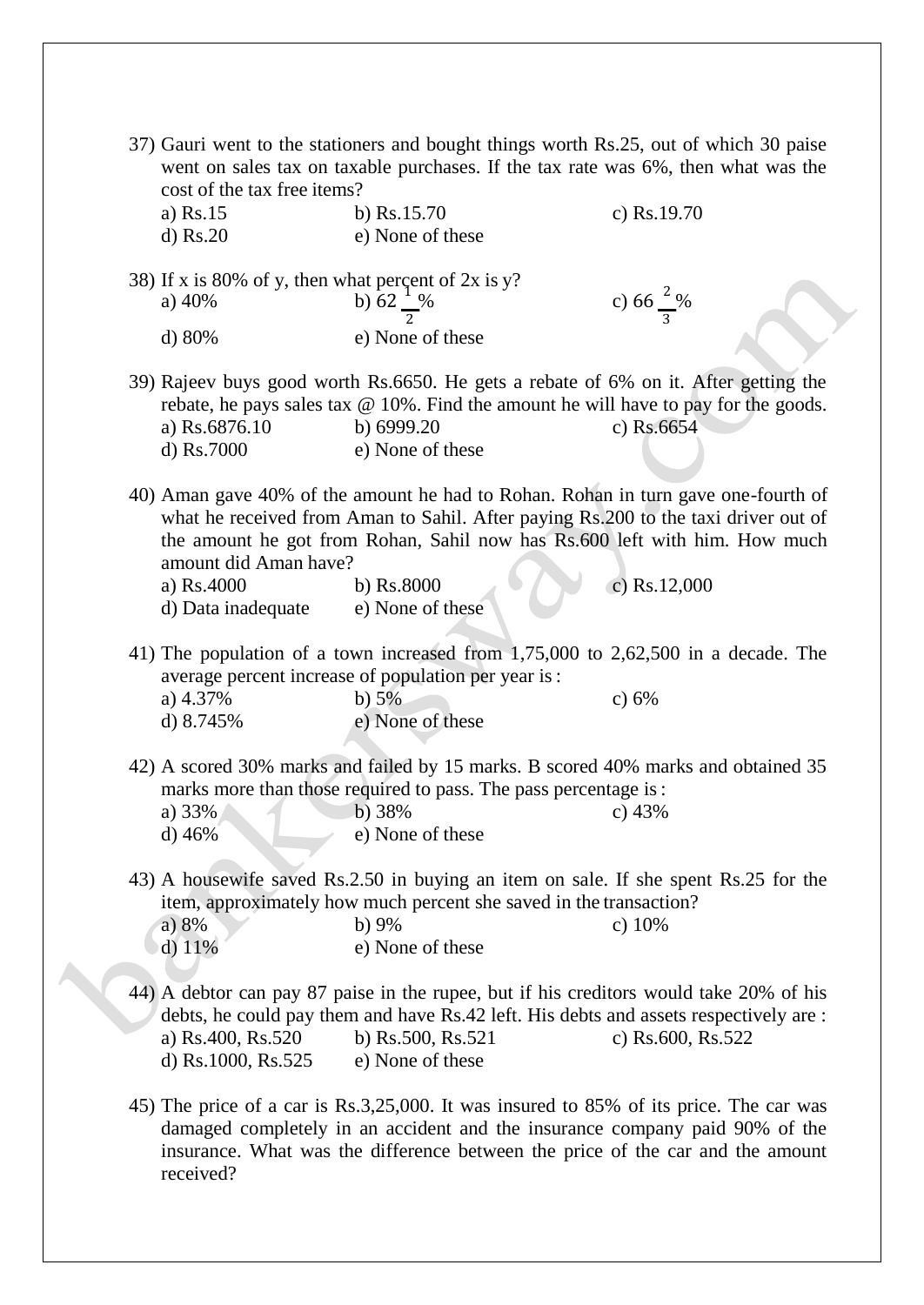| a) Rs.32,500<br>d) Rs.81,250              | b) $Rs.48,750$<br>e) None of these                                                                                                                                                                                                                      | c) $Rs.76,375$ |
|-------------------------------------------|---------------------------------------------------------------------------------------------------------------------------------------------------------------------------------------------------------------------------------------------------------|----------------|
|                                           | 46) The price of a T.V. set is decreased by 25% as a result of which the sale increased<br>by 20%. What will be the effect on the total revenue of the shop?                                                                                            |                |
| a) No effect                              | b) 5% decrease                                                                                                                                                                                                                                          | c) 5% increase |
| d) 10% increase                           | e) None of these                                                                                                                                                                                                                                        |                |
|                                           | 47) Two numbers are respectively 12 $\frac{1}{2}$ % and 25% more than a third number. The first                                                                                                                                                         |                |
|                                           | number as a percentage of the second number is :                                                                                                                                                                                                        |                |
| a) 50                                     | $b)$ 60                                                                                                                                                                                                                                                 | c) $75$        |
| d)90                                      | e) None of these                                                                                                                                                                                                                                        |                |
| examination?                              | 48) In an examination, 5% of the applicants were found ineligible and 85% of the<br>eligible candidates belonged to the general category. If 4275 eligible candidates<br>belonged to other categories, then how many candidates applied for the         |                |
| a) 30,000                                 | b) $35,000$                                                                                                                                                                                                                                             | c) $37,000$    |
| d) Data inadequate                        | e) None of these                                                                                                                                                                                                                                        |                |
|                                           |                                                                                                                                                                                                                                                         |                |
| milk to reduce this to 2%?                | 49) Milk contains 5% water. What quantity of pure milk should be added to 10 litres of                                                                                                                                                                  |                |
| a) 5 litres                               | $b)$ 7 litres                                                                                                                                                                                                                                           | c) 15 litres   |
| d) Data inadequate                        | e) None of these                                                                                                                                                                                                                                        |                |
| much percent does he loss?                | 50) Raman's salary was decreased by 50% and subsequently increased by 50%. How                                                                                                                                                                          |                |
| a) Rs.25                                  | b) $Rs.50$                                                                                                                                                                                                                                              | c) $Rs.75$     |
| $d)$ Rs.85                                | e) None of these                                                                                                                                                                                                                                        |                |
|                                           | 51) A reduction of 21% in the price of wheat enables a person to buy 10.5 kg more for                                                                                                                                                                   |                |
| Rs.100. What is the reduced price per kg? |                                                                                                                                                                                                                                                         |                |
| a) $Rs.2$                                 | b) $Rs.2.25$                                                                                                                                                                                                                                            | c) $Rs.2.30$   |
| d) $Rs.2.50$                              | e) None of these                                                                                                                                                                                                                                        |                |
|                                           | 52) How many litres of pure acid are there in 8 litres of a 20% solution?                                                                                                                                                                               |                |
| a) $1.4$                                  | $b)$ 1.5                                                                                                                                                                                                                                                | c) $1.6$       |
| $d)$ 2.4                                  | e) None of these                                                                                                                                                                                                                                        |                |
|                                           | 53) Subtracting 6% of x from x is equivalent to multiplying x by how much?                                                                                                                                                                              |                |
| a) 0.094                                  | b) 0.94                                                                                                                                                                                                                                                 | c) $9.4$       |
| d) 94                                     | e) None of these                                                                                                                                                                                                                                        |                |
|                                           | 54) Sameer spends 24% of his monthly income on food and 15% on the education of his<br>children. Of the remaining salary, he spends 25% on entertainment and 20% on<br>conveyance. He is now left with Rs.10,736. What is the monthly salary of Sameer? |                |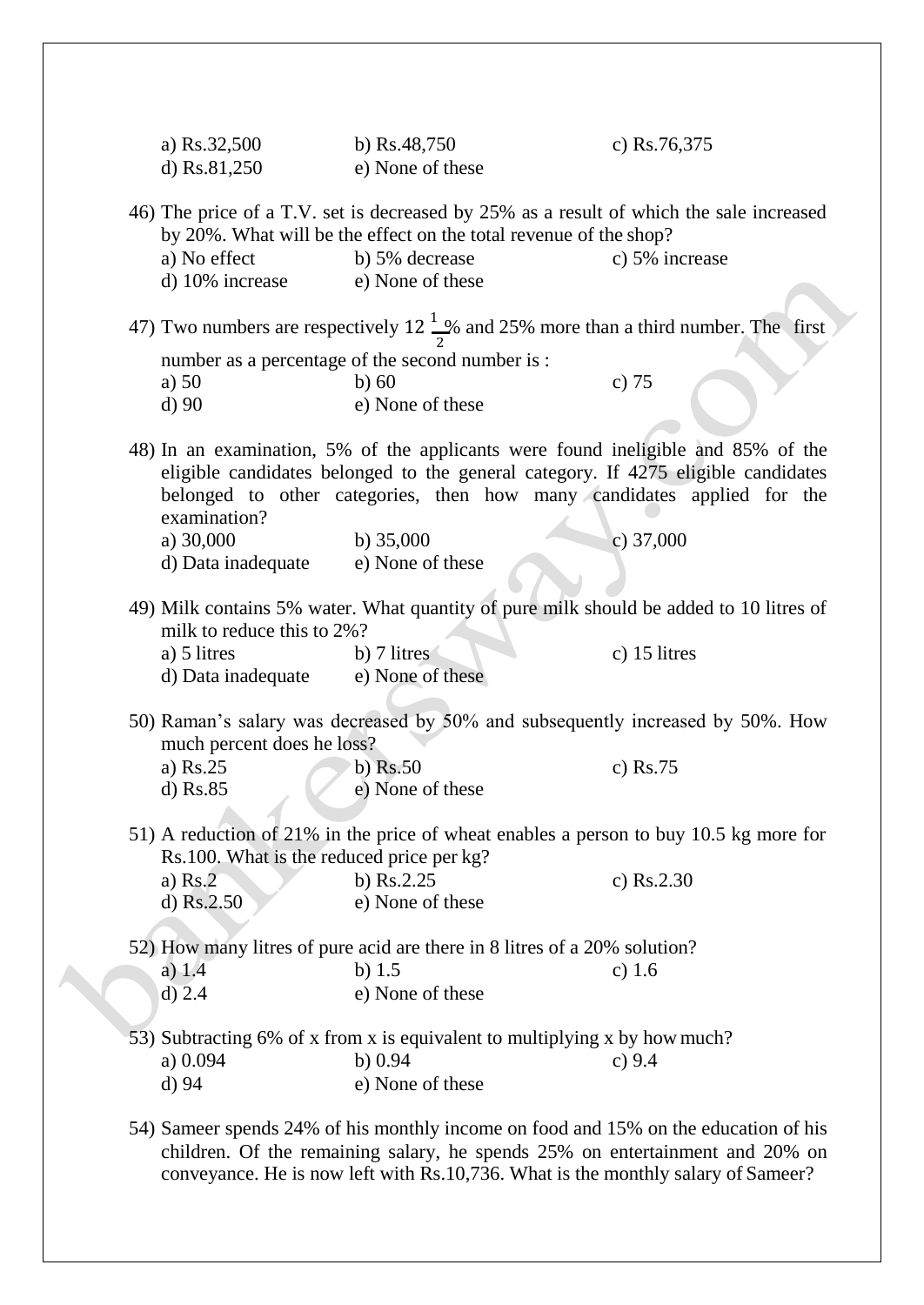|                   | a) $Rs.27,600$<br>d) $Rs.32,000$                                                                                                                                                                          | b) $Rs.28,000$<br>e) None of these                                                       | c) Rs.31,200         |
|-------------------|-----------------------------------------------------------------------------------------------------------------------------------------------------------------------------------------------------------|------------------------------------------------------------------------------------------|----------------------|
|                   | 55) The price of a table is Rs.400 more than that of a chair. If 6 tables and 6 chairs<br>together cost Rs.4800, by what percent is the price of the chair less than that of the<br>$table?$ <sub>1</sub> |                                                                                          |                      |
|                   | a) $33\frac{1}{3}$ %                                                                                                                                                                                      | b) $50%$                                                                                 | c) $66\frac{2}{3}\%$ |
|                   | d) Data inadequate                                                                                                                                                                                        | e) None of these                                                                         |                      |
|                   | net change in the price will be :                                                                                                                                                                         | 56) If the price of a book is first decreased by 25% and then increased by 20%, then the |                      |
|                   | a) No change<br>d) 10% decrease                                                                                                                                                                           | b) 5% increase<br>e) None of these                                                       | c) 5% decrease       |
|                   | 57) The price of tea being increased by 20%, a man reduces his consumption by 20%.<br>By how much percent will his expenses for tea be decreased?                                                         |                                                                                          |                      |
|                   | a) $2\%$<br>d) 8%                                                                                                                                                                                         | $b)$ 4%<br>e) None of these                                                              | c) $6%$              |
|                   | salary is A's salary?                                                                                                                                                                                     | 58) A's salary is 40% of B's salary which is 25% of C's salary. What percentage of C's   |                      |
|                   | a) 5%<br>d) 20%                                                                                                                                                                                           | b) $10%$<br>e) None of these                                                             | c) $15%$             |
|                   | alcohol to a lotion containing 30% alcohol, is:                                                                                                                                                           | 59) The quantity of water (in ml) needed to reduce 9 ml shaving lotion containing 50%    |                      |
|                   | $a)$ 4<br>$d)$ 7                                                                                                                                                                                          | $b)$ 5<br>e) None of these                                                               | c) 6                 |
|                   | 60) Due to an increase of 30% in the price of eggs, 3 eggs less are available for Rs.7.80.<br>The present rate of eggs per dozen is:                                                                      |                                                                                          |                      |
|                   | a) Rs.8.64<br>d) Rs.10.40                                                                                                                                                                                 | $b)$ Rs.8.88<br>e) None of these                                                         | c) $Rs.9.36$         |
|                   |                                                                                                                                                                                                           |                                                                                          |                      |
| <b>Solutions:</b> |                                                                                                                                                                                                           |                                                                                          |                      |
| $\mathbf{1}$ .    | Option D                                                                                                                                                                                                  |                                                                                          |                      |
|                   | $3.5 = \frac{35}{10} = \left[\frac{35}{10} \times 100\right]\% = 350\%$                                                                                                                                   |                                                                                          |                      |
| 2.                | Option A<br>63% of $3\frac{4}{7} = \left[\frac{63}{100} \times \frac{25}{7}\right] = \frac{4}{9} = 2.25$                                                                                                  |                                                                                          |                      |
| 3.                | <b>Option B</b>                                                                                                                                                                                           |                                                                                          |                      |
|                   |                                                                                                                                                                                                           |                                                                                          |                      |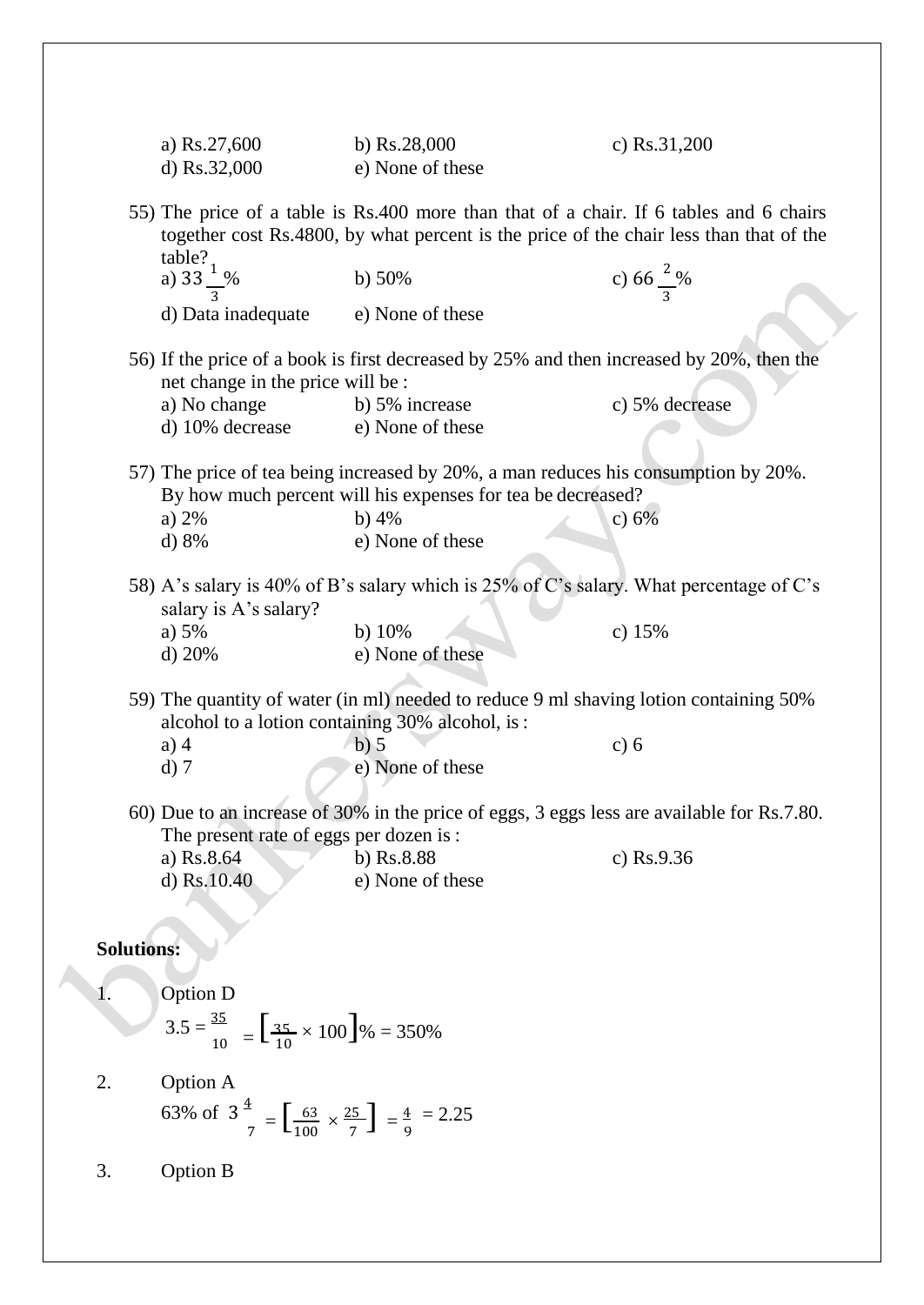Given expression = 
$$
\left[\frac{45}{100} \times 750\right] - \left[\frac{25}{100} \times 480\right] = (337.50 - 120) = 217.50
$$
  
\n4. Option D  
\nPass percentage =  $\left[\frac{252}{270} \times 100\right] \% = \frac{280}{3} \% = 93\frac{1}{3}\%$   
\n5. Option A  
\nRequired percentage =  $\left[\frac{3}{24} \times 100\right] \% = \frac{25}{2} \% = 12\frac{1}{2}\%$   
\n6. Option B  
\n $\frac{384}{540} = \left[\frac{384}{540} \times 100\right] \% = 71\frac{1}{9}\%$ ;  $\frac{425}{500} = \left[\frac{425}{500} \times 100\right] \% = 85\%$   
\n $\frac{570}{700} = \frac{570}{700} \times 100\frac{1}{8} = 81\frac{3}{7}\%$ ;  $\frac{480}{660} = \left[\frac{480}{660} \times 100\right] \% = 72\frac{8}{11}\%$   
\nSo,  $\frac{425}{500}$  shows the best percentage.  
\n7. Option E  
\nClearly, 60% of 28% of 240 =  $\left[\frac{60}{100} \times \frac{28}{100} \times 240\right] = \left[\frac{30}{100} \times \frac{28}{100} \times 2 \times 240\right]$   
\n $= \left[\frac{30}{100} \times \frac{28}{100} \times 480\right] = 30\%$  of 28% of 480  
\n8. Option B  
\nLet the total sale be Rs. x  
\nThen, 2.5% of x = 12.50  
\n $\left[\frac{25}{100} \times \frac{1}{100} \times x\right] = \frac{125}{10}$ 

$$
x = \left[\frac{125}{10} \times \frac{100 \times 10}{25}\right] = 500
$$

9. Option A

Let the number be x. Then,  $x - 16\%$  of  $x = 42$ 

$$
x - \frac{16}{10}x = 42
$$
  
\n
$$
x - \frac{16}{25}x = 42
$$
  
\n
$$
\frac{21}{25}x = 42
$$
  
\n
$$
x = \left[\frac{42 \times 25}{21}\right] = 50
$$

10. Option D

Let the number be x.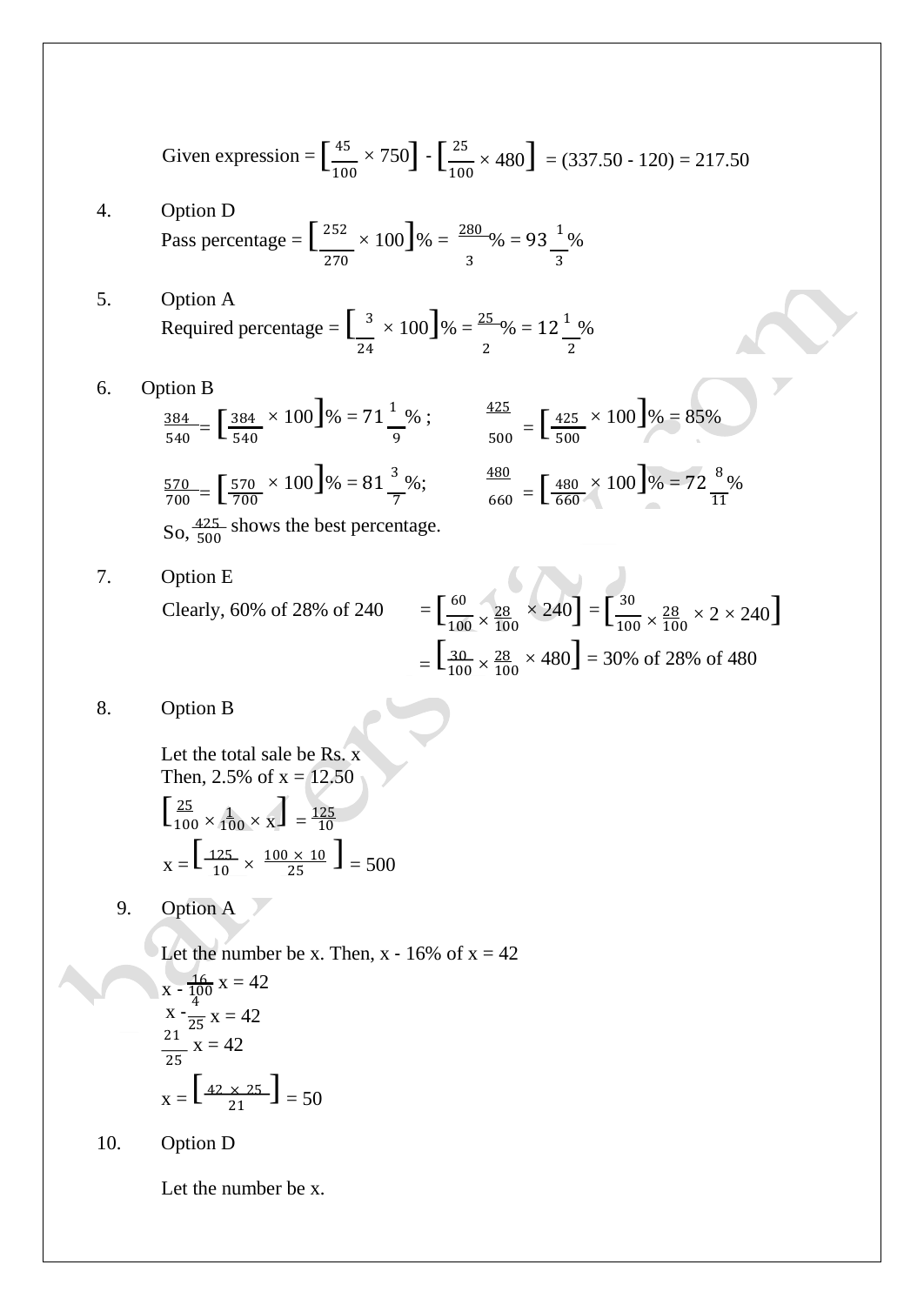Then, 20% of x = 120  
\n
$$
\begin{bmatrix}\n20 \times x \\
100 \times x\n\end{bmatrix} = 120
$$
\n
$$
x = \begin{bmatrix}\n120 \times x \text{ and } 100 \\
20 \times 60 \times 120\% \text{ of } x = \begin{bmatrix}\n120 \\
120 \times 600\n\end{bmatrix} = 720
$$
\n11. Option B  
\nLet the number be x and y. Then,  $\frac{x}{12} = \frac{y}{4}$   
\n
$$
x = 3y
$$
\nSo, required percentage = 
$$
\begin{bmatrix}\nx - y \\
y \n\end{bmatrix} \times 100 \begin{bmatrix}\n96 \times 64 + 8 \times 6\n\end{bmatrix} = 200\%
$$
\n12. Option B  
\nNumber of runs made by running  
\n
$$
= 110 \cdot (8 \times 4 + 8 \times 6)
$$
\n
$$
= 110 \cdot (60)
$$
\nSo, required percentage = 
$$
\begin{bmatrix}\n50 \\
50\n\end{bmatrix} \times 100 \begin{bmatrix}\n96 \times 45 \\
50\n\end{bmatrix} = 50
$$
\n13. Option C  
\nLet the number of persons eligible to vote be x. Then,  
\nNumber of eligible persons between 18 and 21 = 8% of x  
\nNumber of eligible persons between 18 and 21 = 8% of x  
\nNumber of persons between 18 and 21, who voted = 85% of (8% of x)  
\nNumber of persons between 18 and 21, who voted = 85% of (8% of x)  
\n
$$
= \begin{bmatrix}\n68 \\
1600 \times 100\n\end{bmatrix} \times \frac{8}{100} \times \frac{1}{1000} \times \frac{1}{1000} \times \frac{1}{1000} = \frac{68}{1000} \times \frac{8}{100} \times \frac{1}{1000} = \frac{68}{1000} \times \frac{8}{100} = \frac{68}{1000} \times \frac{8}{100} = \frac{1}{1000} \times \frac{8}{100} = \frac{1}{1000} \times \frac{8}{100} = \frac{1}{1000} \times \frac{8}{100} = \frac{1}{
$$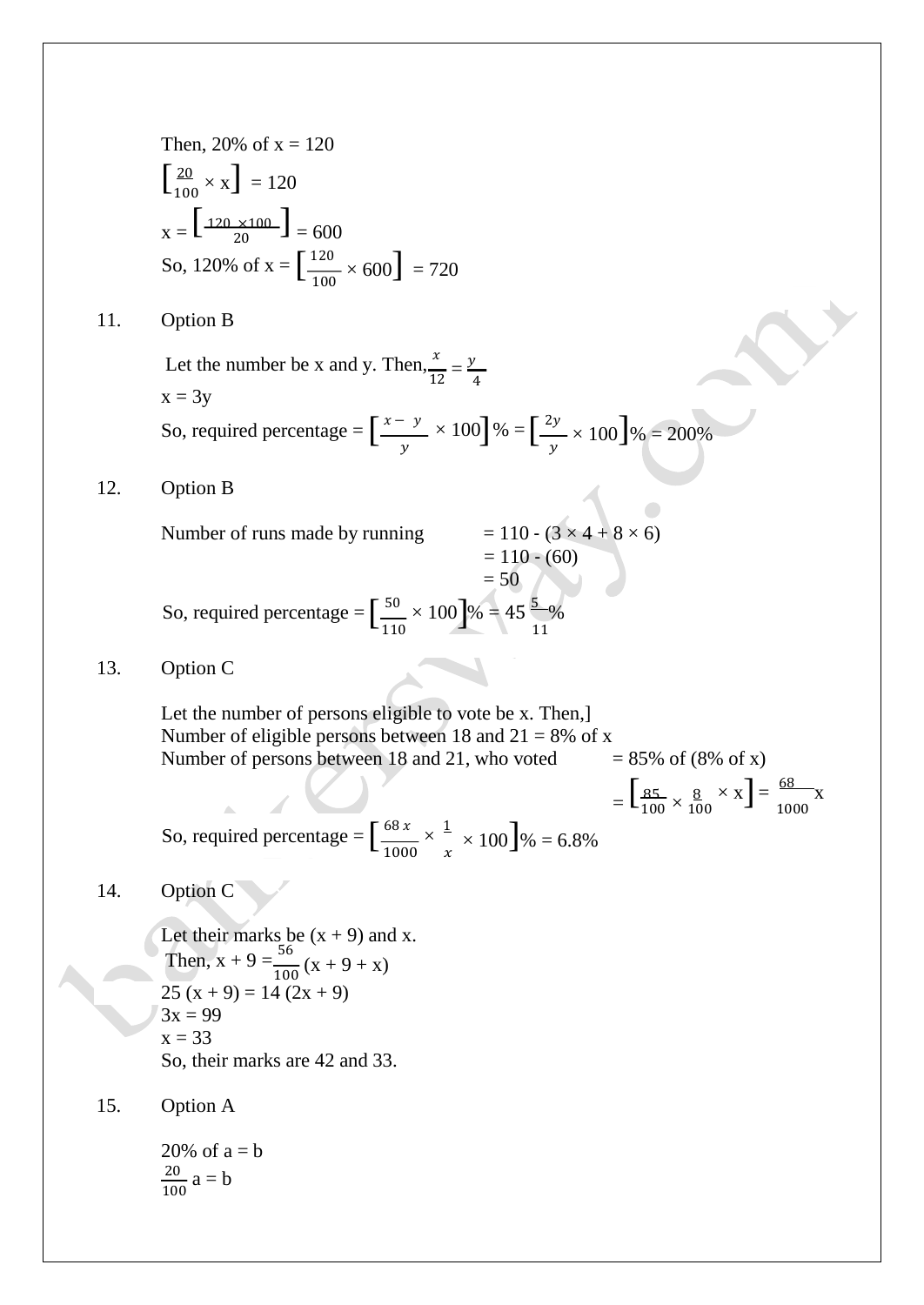So, b% of 20 = 
$$
\left[\frac{b}{100} \times 20\right]
$$
 =  $\left[\frac{20}{100} a \times \frac{1}{100} \times 20\right]$  =  $\frac{4}{100} a$  = 4% of a

16. Option D

 $x = \left[ \frac{420 \times 100}{60} \right] = 700$ Suppose originally he had x apples. Then,  $(100 - 40)\%$  of  $x = 420$  $\frac{60}{100} \times x = 420$ 

17. Option C

x% of a = y% of b  
\n
$$
\frac{x}{100} \text{ a} = \frac{y}{100} \text{ b}
$$
\n
$$
\text{b} = \left[\frac{x}{y}\right] \text{ a}
$$
\nSo, z% of b =  $\left[z\% \text{ of } \frac{x}{y}\right]$  a =  $\left[\frac{xz}{y} \times 100\right]$  a =  $\left[\frac{xz}{y}\right]$ % of a.

18. Option C

So, required percentage =  $\left[\frac{14}{70}\right]$ Clearly, the numbers which have 1 or 9 in the unit's digit, have squares that end in the digit 1. Such numbers from 1 to 70 are 1, 9, 11, 19, 21, 29, 31, 39, 41, 49, 51, 59, 61, 69 Number of such number  $= 14$  $\frac{14}{70} \times 100$ ]% = 20%

19. Option B

Let 65% of  $x = 20%$  of 422.50

Then, 
$$
\frac{65}{100} \times x = \left[\frac{20}{100} \times \frac{4225}{10}\right]
$$

$$
x = \left[\frac{845}{10} \times \frac{100}{65}\right] = 130
$$

20. Option E

**x**% of y = 
$$
\left[\frac{x}{100} \times y\right]
$$
 =  $\left[\frac{y}{100} \times x\right]$  = y% of x  
So, A = B

21. Option B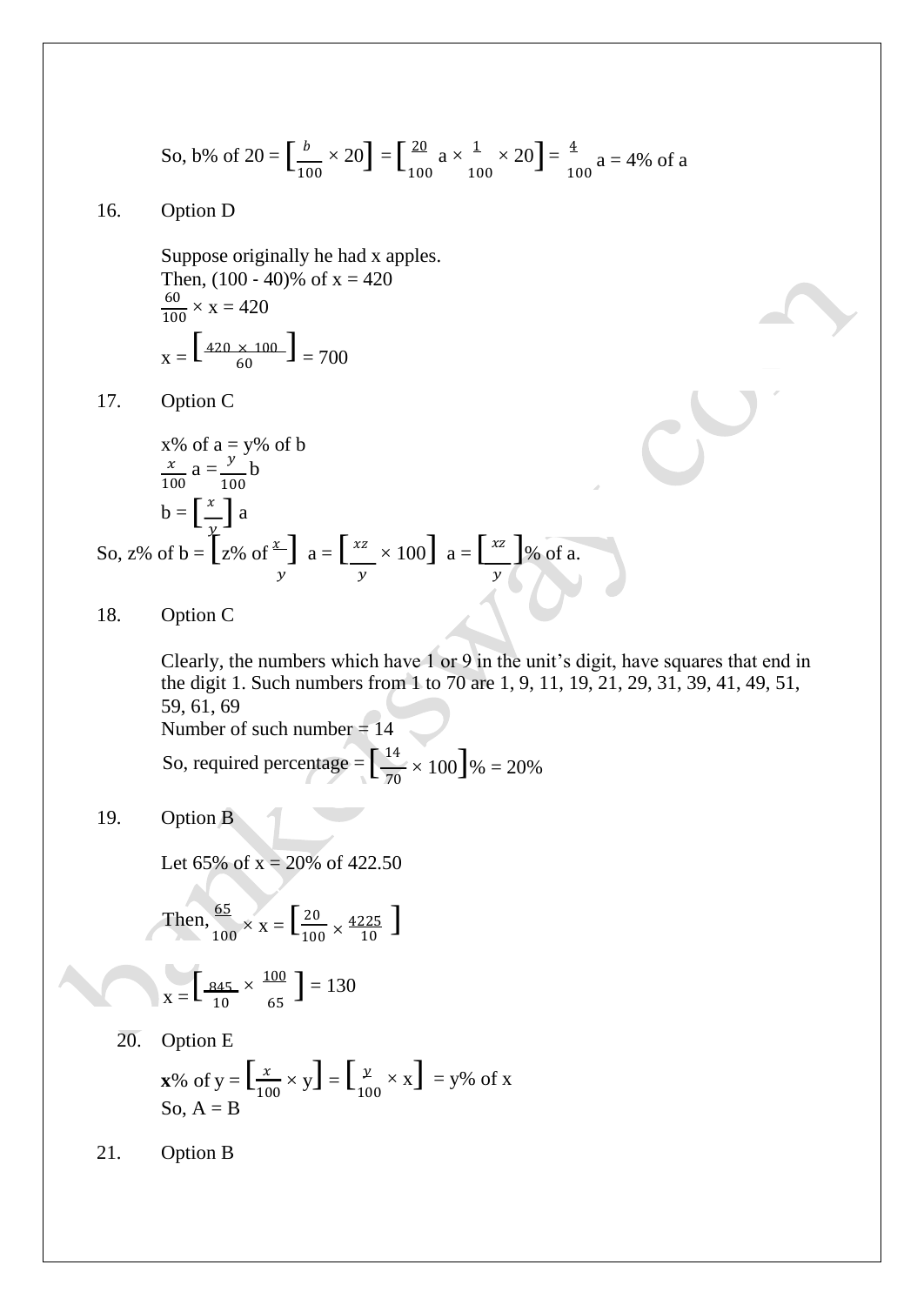Let the number be x. Then,  $x - 40\%$  of  $x = 30$ 

$$
x - \frac{40}{100}x = 30
$$
  
\n
$$
x - \frac{2}{5}x = 30
$$
  
\n
$$
\frac{3x}{5} = 30
$$
  
\n
$$
x = \left[\frac{30 \times 5}{3}\right] = 50
$$

22. Option A

 $\frac{y}{x}$  =  $\begin{bmatrix} 3 \\ 2! \end{bmatrix}$ Let the numbers be x and y. Then,  $x + y = \frac{28}{25}x$  $y = \frac{28}{25}$  $y = \frac{3}{5}$ 25 x - x x  $\frac{y}{x} = \left[\frac{3}{25} \times 100\right]$ % = 12%

23. Option E

Let the number of students be x. Then, Number of students above 8 years of age  $= (100 - 20)$ % of x = 80% of x So, 80% of  $x = 48 + \frac{2}{3}$  of 48  $\frac{80}{100}x = 80$  $x = 100$ 

24. Option C

Let the total production be x lakh tons. Then,  $15\%$  of x -  $10\%$  of x =  $(40 - 30)$  lakh tons 5% of  $x = 10$  lakh tons

X

$$
x = \left[\frac{10 \times 100}{5}\right] = 200
$$
lakh tons

25. Option D

5% of A + 4% of B = 
$$
\frac{2}{3}
$$
 (6% of A + 8% of B)  
\n $\frac{5}{100}$  A +  $\frac{4}{100}$  B =  $\frac{2}{3}$  ( $\frac{6}{100}$  A +  $\frac{8}{100}$  B)  
\n $\frac{1}{20}$  A +  $\frac{1}{25}$  B =  $\frac{1}{25}$  A +  $\frac{4}{75}$  B  
\n $\left[\begin{array}{c} 1 \\ -1 \end{array}\right]$  A =  $\left[\begin{array}{c} 4 \\ -1 \end{array}\right]$  B  
\n $\frac{1}{100}$  A =  $\frac{1}{75}$  B  
\n $\frac{4}{100}$  A =  $\frac{100}{75}$  =  $\frac{4}{3}$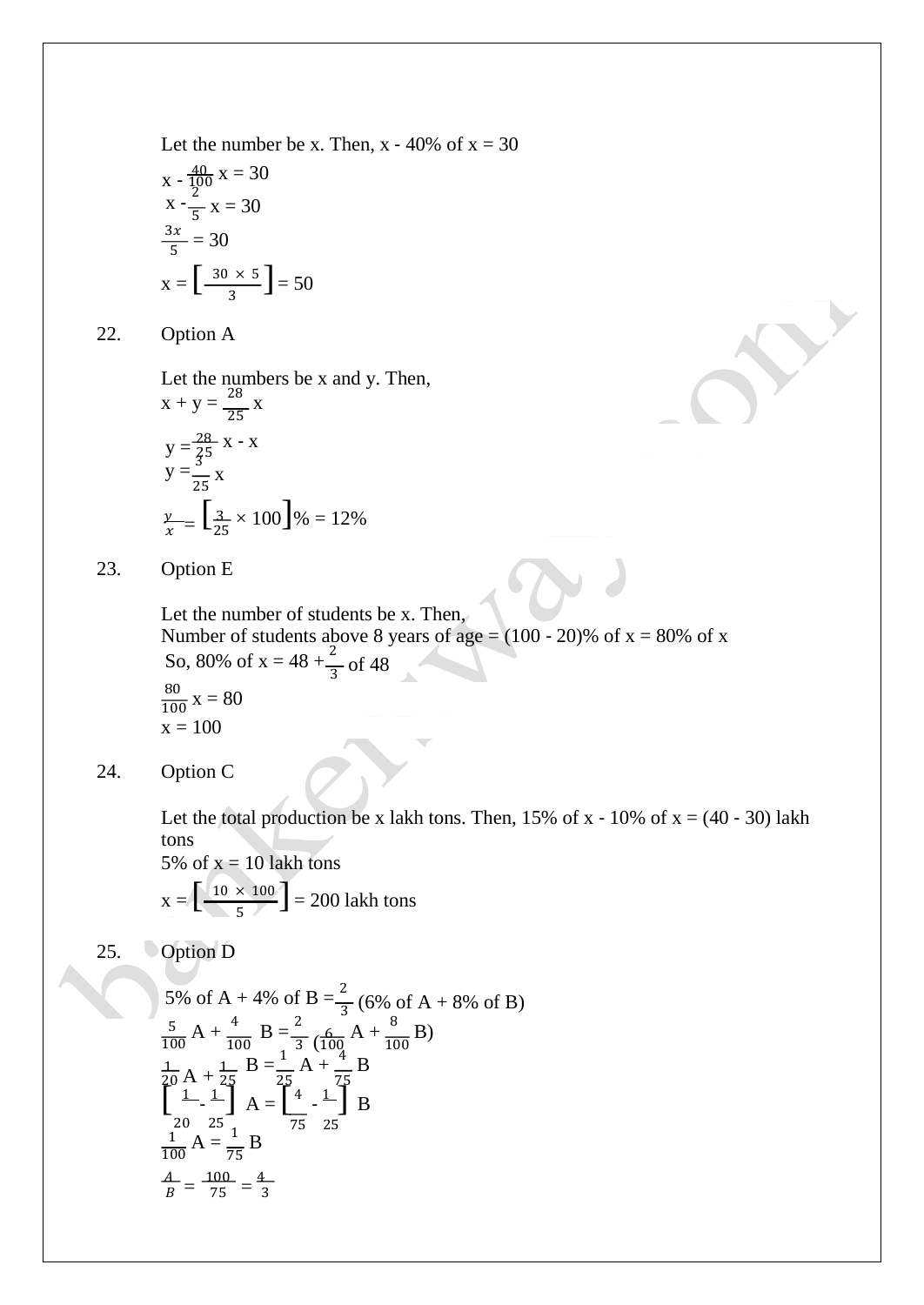So, required ratio  $= 4 : 3$ 

26. Option B

 $x = \left[ \frac{165 \times 100}{33} \right] = 500$ Let the maximum marks be x. Then, 33% of  $x = 125 + 40$  $\frac{33}{100}x = 165$ 

27. Option D

Error% =  $\left[\frac{16x}{15}\right]$ Let the number be x. Then, error  $=\frac{5}{3}$  x  $\frac{3}{5}$  $rac{3}{5}$  x =  $rac{16}{15}$  x  $\frac{3}{15} \times \frac{3}{5}$  $\frac{3}{5x} \times 100$ ]% = 64%

28. Option B

So, percentage failure  $=$   $\left[\frac{1128}{1800} \times 100\right]$ Total number of students  $= 1100 + 700 = 1800$ Number of students passed  $= (42\% \text{ of } 1100 + 30\% \text{ of } 700) = (462 + 210) = 672$ Number of failures  $= 1800 - 672 = 1128$  $\frac{1128}{1800} \times 100$  % = 62  $\frac{2}{3}$ %

29. Option A

Number of valid votes  $= 80\%$  of  $7500 = 6000$ So, valid votes polled by other candidate  $= 45\%$  of 6000

$$
= \left[\frac{45}{100} \times 6000\right] = 2700
$$

30. Option B

Required percentage =  $\left[\frac{5}{2250} \times 100\right]$ 2250  $\times100$   $\% = \frac{2}{\%}$ 9

#### 31. Option D

 $x = \left[ \frac{12 \times 100}{15} \right] = 80$ Let the number be x. Then, 50% of  $x - 35%$  of  $x = 12$ 50 100 15 100  $x - \frac{35}{100}$ 100  $x = 12$  $x = 12$ 

32. Option B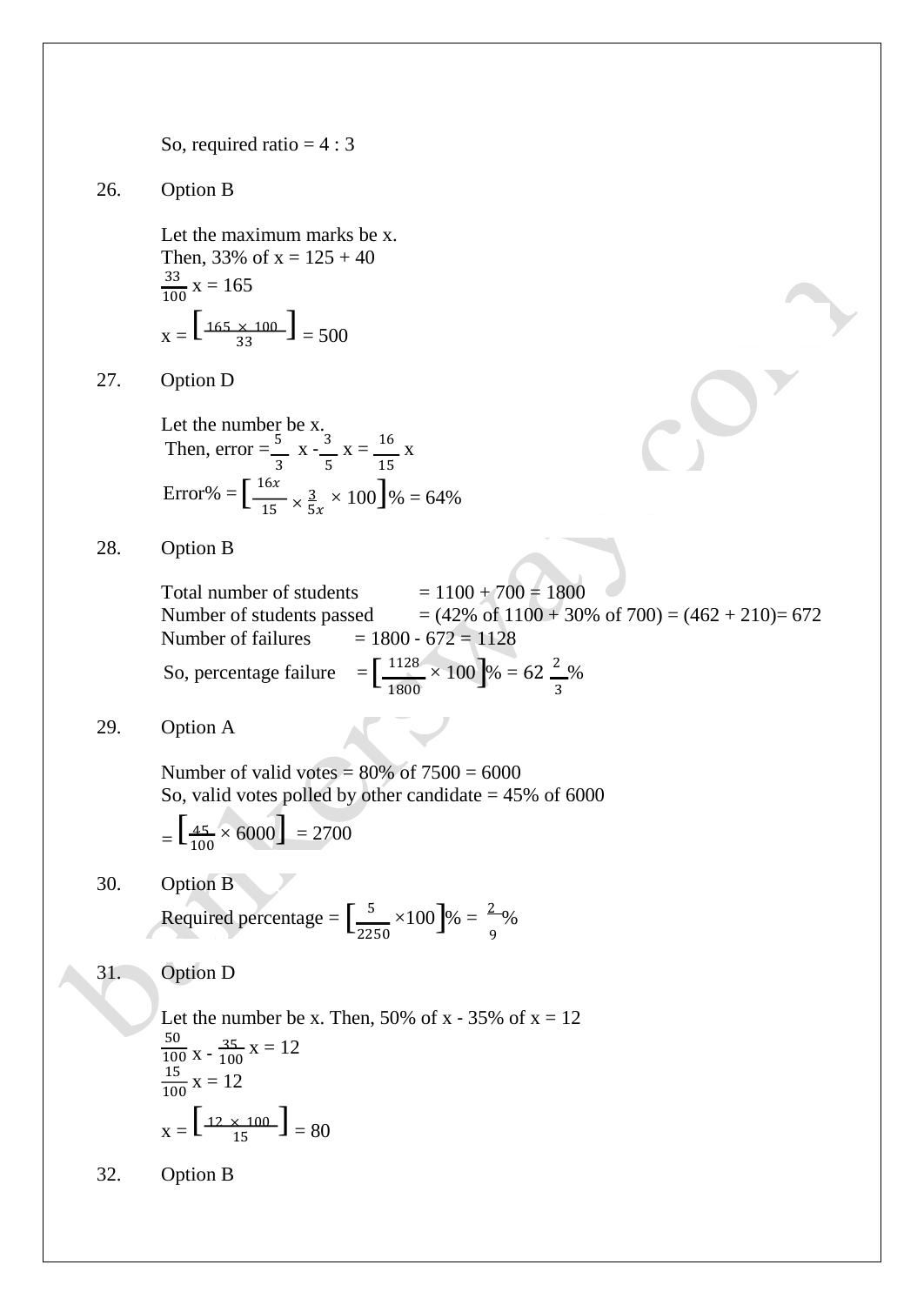Let the numbers be x and y. Then, y - 25% of x =  $\frac{5}{6}$  y  $y - \frac{5}{y} = \frac{25}{x}$  $\frac{y}{6} = \frac{x}{4}$ 6 100  $\frac{x}{y} = \frac{4}{6} = \frac{2}{3}$  $y = 6 = 3$ 

33. Option A

So, required percentage  $=\left[\frac{11628}{20400}\right]$ Total number of votes polled =  $(1136 + 7636 + 11628) = 20400$  $\frac{11628}{20400} \times 100$   $\frac{9}{6} = 57\%$ 

34. Option B

Let the number of candidates appeared from each state be x. Then, 7% of x - 6% of  $x = 80$ 1% of  $x = 80$  $x = 80 \times 100 = 8000$ 

35. Option B

Let the sum paid to Y per week be Rs. z. Then,  $z + 120\%$  of  $z = 550$ 

$$
\frac{z}{5} + \frac{120}{100} z = 550
$$
  

$$
\frac{11}{5} z = 550
$$
  

$$
z = \left[\frac{550 \times 5}{11}\right] = 250
$$

36. Option B

 $x = \left[ \frac{476 \times 100}{68} \right] = 700$ Let the total number of votes polled be x. Then, votes polled by other candidate =  $(100 - 84)$ % of x = 16% of x So, 84% of x - 16% of  $x = 476$ 68  $\frac{00}{100}$  x = 476

37. Option C

Let the amount taxable purchases be Rs. x. Then, 6% of  $x = \frac{30}{100}$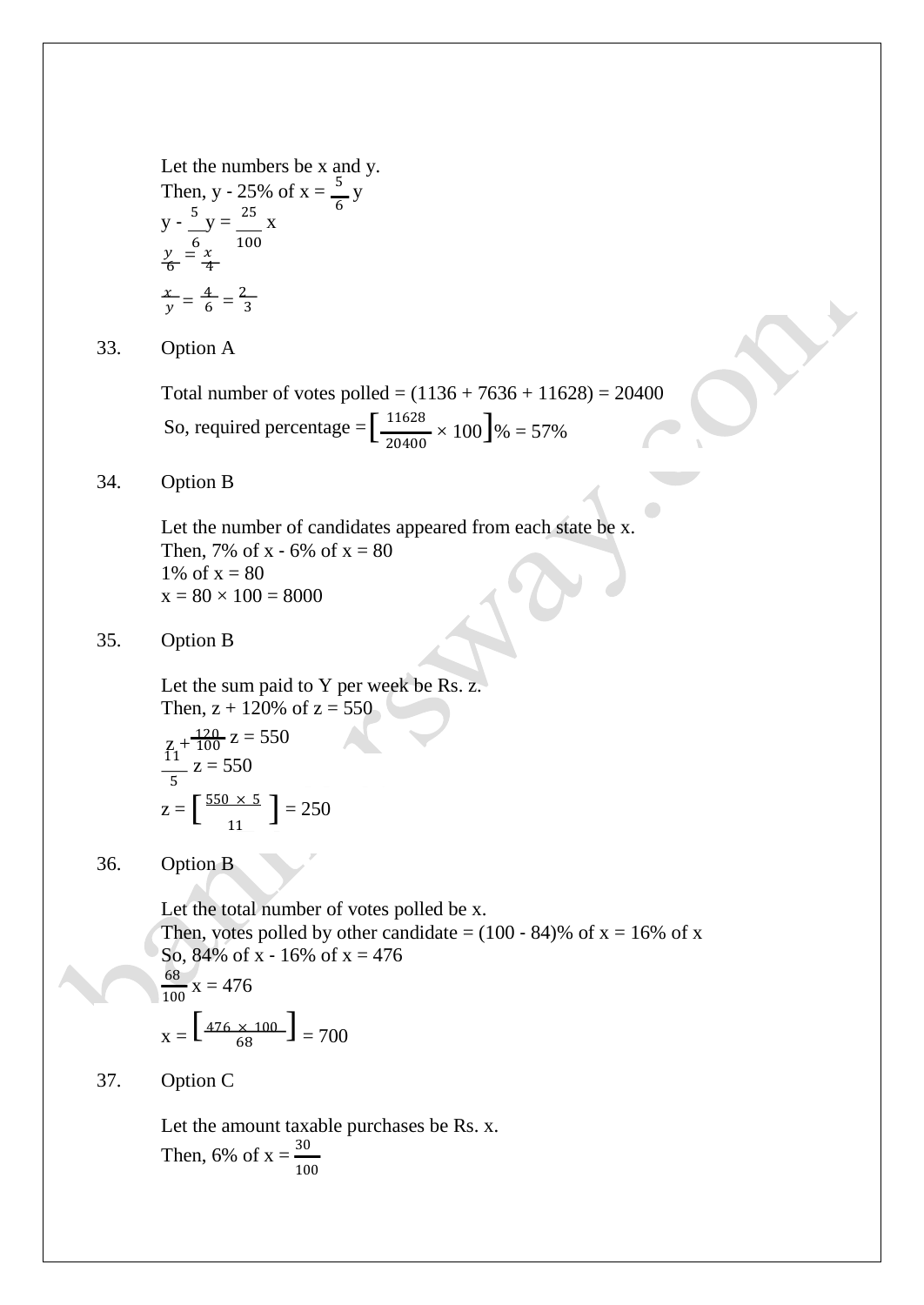$x = \left[\frac{30}{100} \times \frac{100}{6}\right] = 5$ So, cost of tax free items = Rs.  $[25 - (5 + 0.30)] =$  Rs.19.70

38. Option B

x = 80% of y  
\nx = 
$$
\frac{80}{100}
$$
 y  
\n $\frac{y}{x} = \frac{5}{4}$   
\n $\frac{2}{2x} = \frac{5}{8}$   
\nSo, required percentage =  $\left[\frac{y}{2x} \times 100\right] \% = \left[\frac{5}{8} \times 100\right] \% = 62 \frac{1}{2}\%$ 

39. Option A

Rebate = 6% of Rs.6650 = Rs.  $\left[\frac{6}{100} \times 6650\right]$  = Rs.399 Sales tax = 10% of Rs. (6650 - 399) = Rs.  $\left[\frac{10}{100} \times 6251\right]$  = Rs.625.10 So, final amount = Rs.  $(6251 + 625.10) =$  Rs. 6876.10

40. Option B

Let the amount with Aman be Rs.x Then, amount received by Sahil  $=\frac{1}{4}$  of 40% of Rs. x = 10% of Rs. x So, 10% of  $x = 600 + 220$  $\frac{10}{100}x = 800$  $x = 800 \times 10 = 8000$ 

41. Option B

Increase % =  $\left[\frac{87500}{175000}\right]$ So, required average =  $\left[\frac{50}{10}\right]\% = 5\%$ Increase in 10 years =  $(262500 - 175000) = 87500$  $\frac{87500}{175000} \times 100$ ]% = 50% 10

#### 42. Option A

Let total marks = x. Then,  $(30\% \text{ of } x) + 15 = (40\% \text{ of } x) - 35$ 30  $\frac{30}{100}$  x + 15 =  $\frac{40}{100}$  x - 35  $\frac{1}{10}$  x = 50  $x = 500$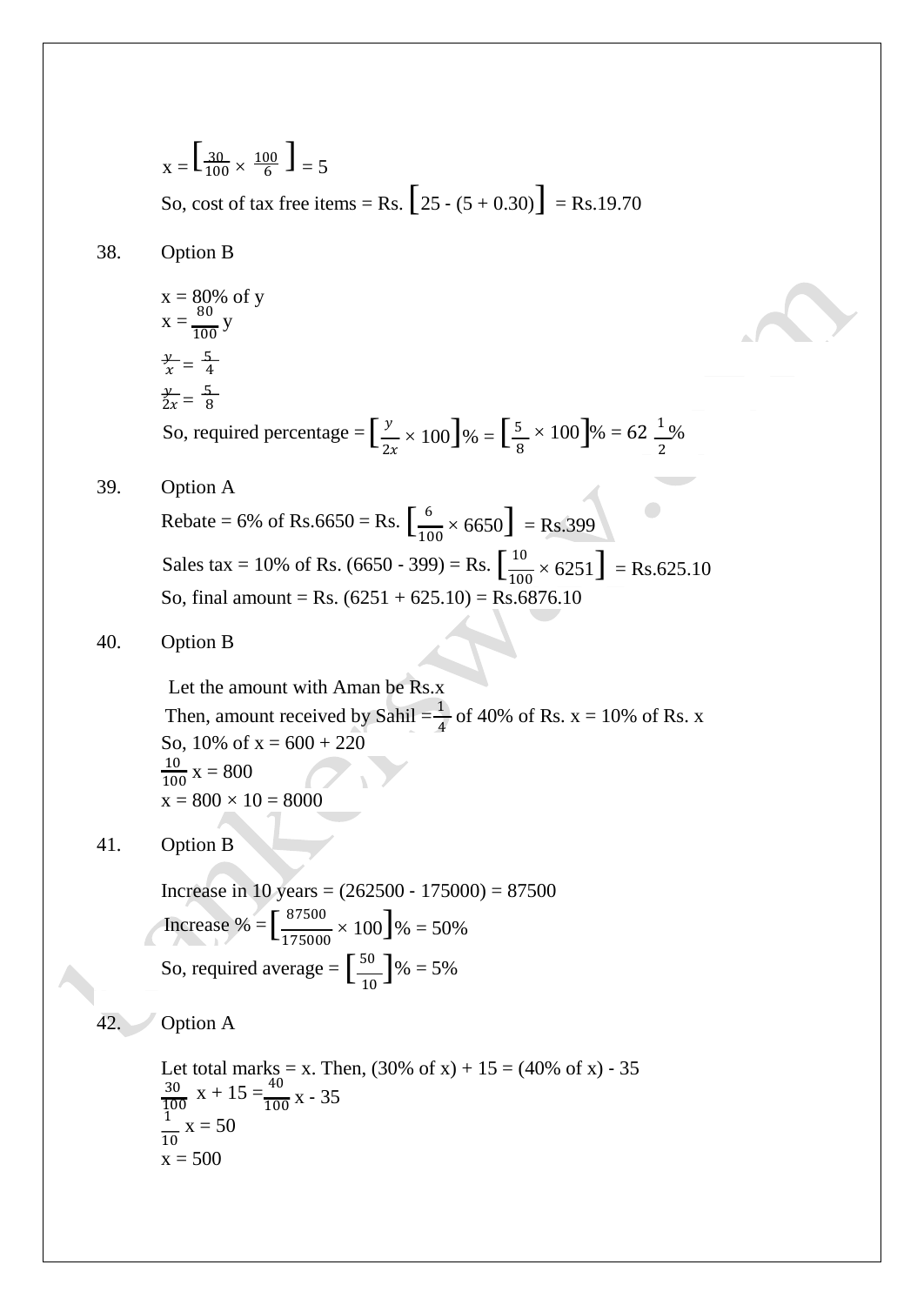So, passing marks = (30% of 500) + 15 = 
$$
\left[\frac{30}{100} \times 500 + 15\right]
$$
 = 165  
So, pass percentage =  $\left[\frac{165}{500} \times 100\right]$ % = 33%

#### 43. Option B

Actual price  $=$  Rs.  $(25 + 2.50)$ 

Therefore, saving

$$
= \text{Rs.}27.50
$$
  
=  $(\frac{2.50}{27.50} \times 100)\%$   
=  $\frac{100}{11}\%$   
=  $9 \times \frac{1}{11}\%$   
= 9%

#### 39. Option C

So, debt = Rs.600 and assets = Rs.  $\left[\frac{87}{100}\right]$ Let total debt = x. Asset =  $\frac{87}{100}$  x After paying 20% of the debt, he is left with 80% of the debt plus Rs.42. So, 80% of x + 42 =  $\frac{87}{100}$  x  $\frac{87}{100}$  x -  $\frac{80}{100}$  x = 42  $x = 600$  $\frac{87}{100}$  × 600] = Rs.522

45. Option C

Amount paid to car owner  $= 90\%$  of 85% of Rs.3,25,000  $=$  Rs.  $\left(\frac{90}{100} \times \frac{85}{100} \times 325000\right)$  $=$  Rs.2,48,625 Required difference  $=$  Rs. (325000 - 248625)  $=$  Rs.76,375

#### 46. Option E

| Let original price per T.V. | $=$ Rs.100 and original sale $= 100$ T.Vs            |
|-----------------------------|------------------------------------------------------|
| Then, total revenue         | $=$ Rs. (100 $\times$ 100) $=$ Rs. 10,000            |
| New revenue                 | $=$ Rs. (75 $\times$ 120) $=$ Rs.9000                |
| So, decrease in revenue     | $=\left[\frac{1000}{10000}\times100\right]\% = 10\%$ |

47. Option D

Let third number be x.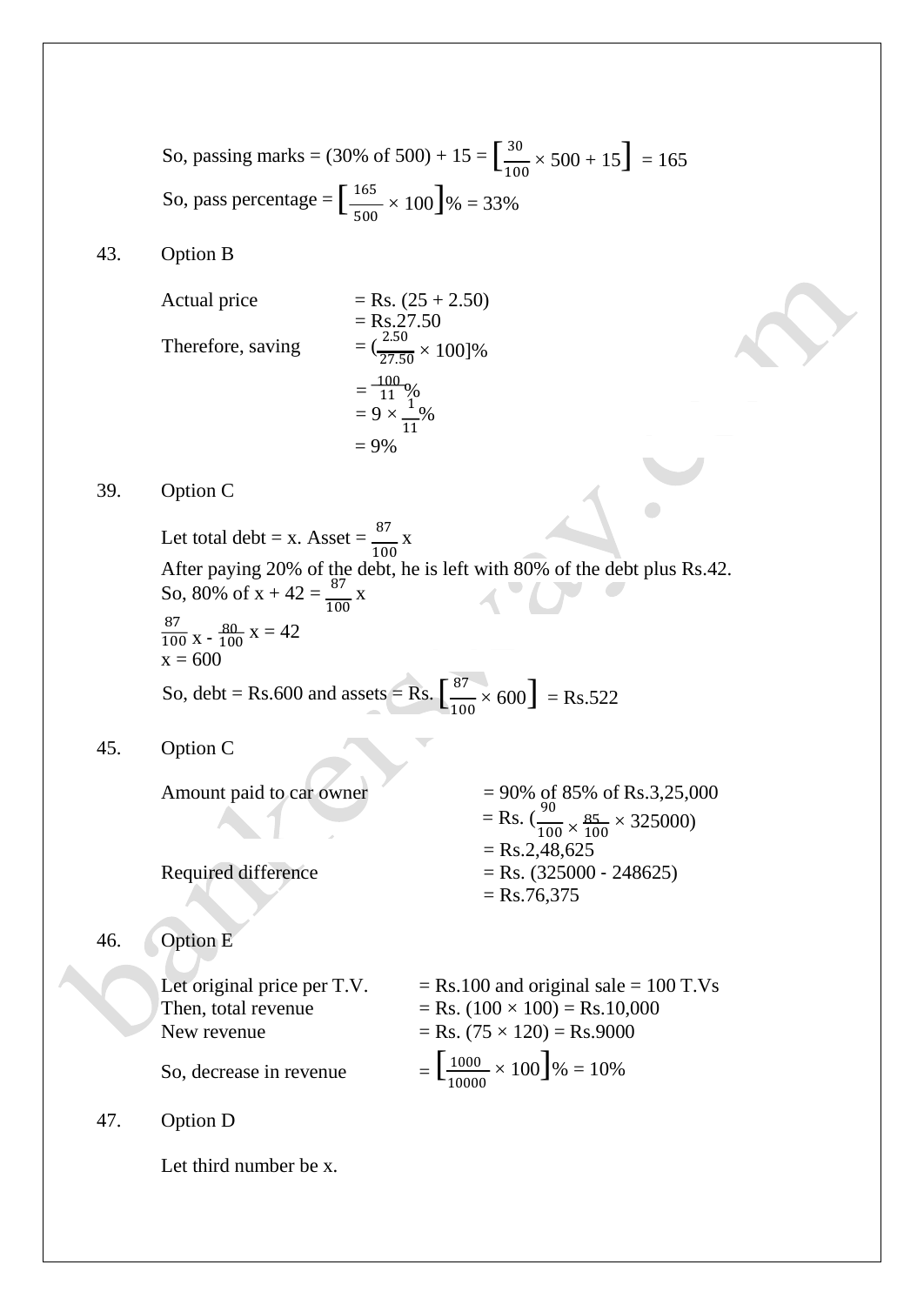So, required percentage =  $\left[\frac{9x}{8}\right]$ [  $\text{Rs.}$   $\left[\frac{150}{100} \times \frac{50}{100} \times 100\right]$ Reduced price  $=$  Rs.  $\left[\frac{79x}{100}\right]$  per kg Then, first number =  $112 \frac{1}{8}$ % of x =  $\frac{9x}{8}$ 2 8 Second number = 125% of  $x = \frac{5}{4}x$  $\frac{x}{8} \times \frac{4}{5}$  $\frac{4}{5x} \times 100$ ]% = 90% 48. Option A Let the number of applicants be x. Number of eligible candidates  $= 95\%$  of x Eligible candidates of each other categories  $= 15\%$  of (95% of x) = 15  $\frac{1}{100}$   $\times$ 95 = 57  $\times$  x 400 Therefore, $\frac{57}{5}$ 400  $\times x = 4275$  $x = (4275 \times \frac{400}{57})$ 30000 Quantity of water in 10 litres  $= 5\%$  of 10 litres  $= 0.5$  litres Let x litres of pure milk be added. Then,  $\frac{0.5}{10 + x} = \frac{2}{100}$  $2x = 30$  $x = 15$ Let the original salary  $=$  Rs.100 New final salary  $= 150\% \text{ of } (50\% \text{ of Rs.100})$ Decrease = 25% Rs.75 Let original price  $=$  Rs. x per kg. 100

So, 
$$
\frac{79x}{100} - \frac{100}{x} = 10.5
$$

$$
\frac{10000}{79x} - \frac{100}{x} = 10.5
$$
  
10000 - 7900 = 10.5 × 79x

$$
=\frac{\left[\frac{15}{100} \times \frac{95}{100} \times x\right]}{400} \times x
$$
  
= 4275

49. Option C

50. Option C

51. Option A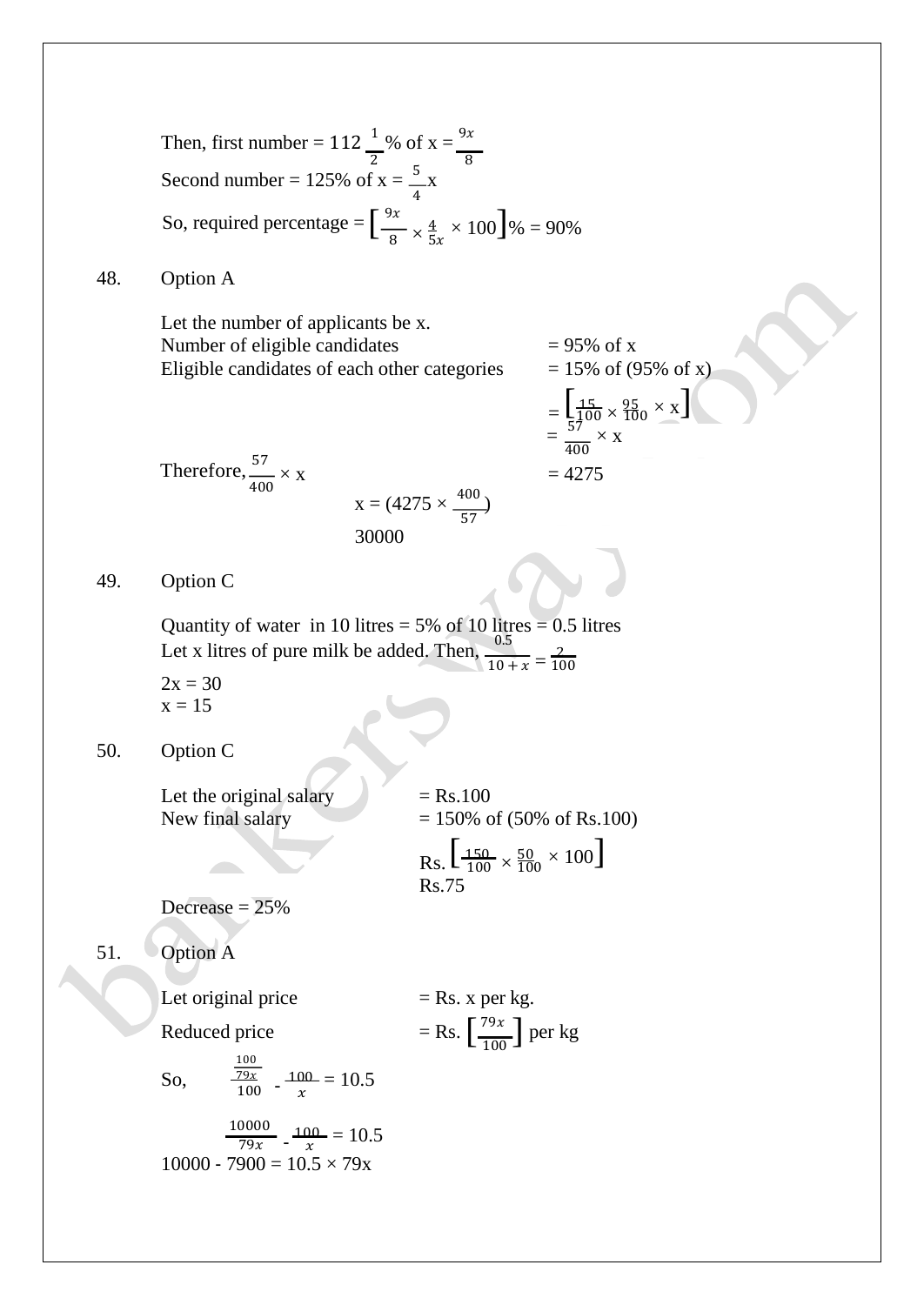x = 
$$
\frac{2100}{10.5 \times 79}
$$
  
\nSo, reduced price  
\n90000  
\n10100  
\n102000  
\n103000  
\n104000  
\n105000  
\n1061  
\n107000  
\n1081  
\n109100  
\n10110  
\n10110  
\n10110  
\n10110  
\n10110  
\n10110  
\n10110  
\n10110  
\n10110  
\n10110  
\n10110  
\n10110  
\n10110  
\n10110  
\n10110  
\n10110  
\n10110  
\n10110  
\n10110  
\n10110  
\n10110  
\n10110  
\n10110  
\n10110  
\n10110  
\n10110  
\n10110  
\n1010  
\n10110  
\n1010  
\n1010  
\n1010  
\n1010  
\n1010  
\n1010  
\n1010  
\n1010  
\n1010  
\n1010  
\n1010  
\n1010  
\n1010  
\n1010  
\n1010  
\n1010  
\n1010  
\n1010  
\n1010  
\n1010  
\n1010  
\n1010  
\n1010  
\n1010  
\n1010  
\n1010  
\n1010  
\n1010  
\n1010  
\n1010  
\n1010  
\n1010  
\n1010  
\n1010  
\n1010  
\n1010  
\n1010  
\n1010  
\n1010  
\n1010  
\n1010  
\n1010  
\n1010  
\n1010  
\n1010  
\n1010  
\n1010  
\n1010  
\n1010  
\n1010  
\n1010  
\n1010  
\n1010  
\n1010  
\n1010  
\n1010  
\n1010  
\n1010  
\n1010  
\n101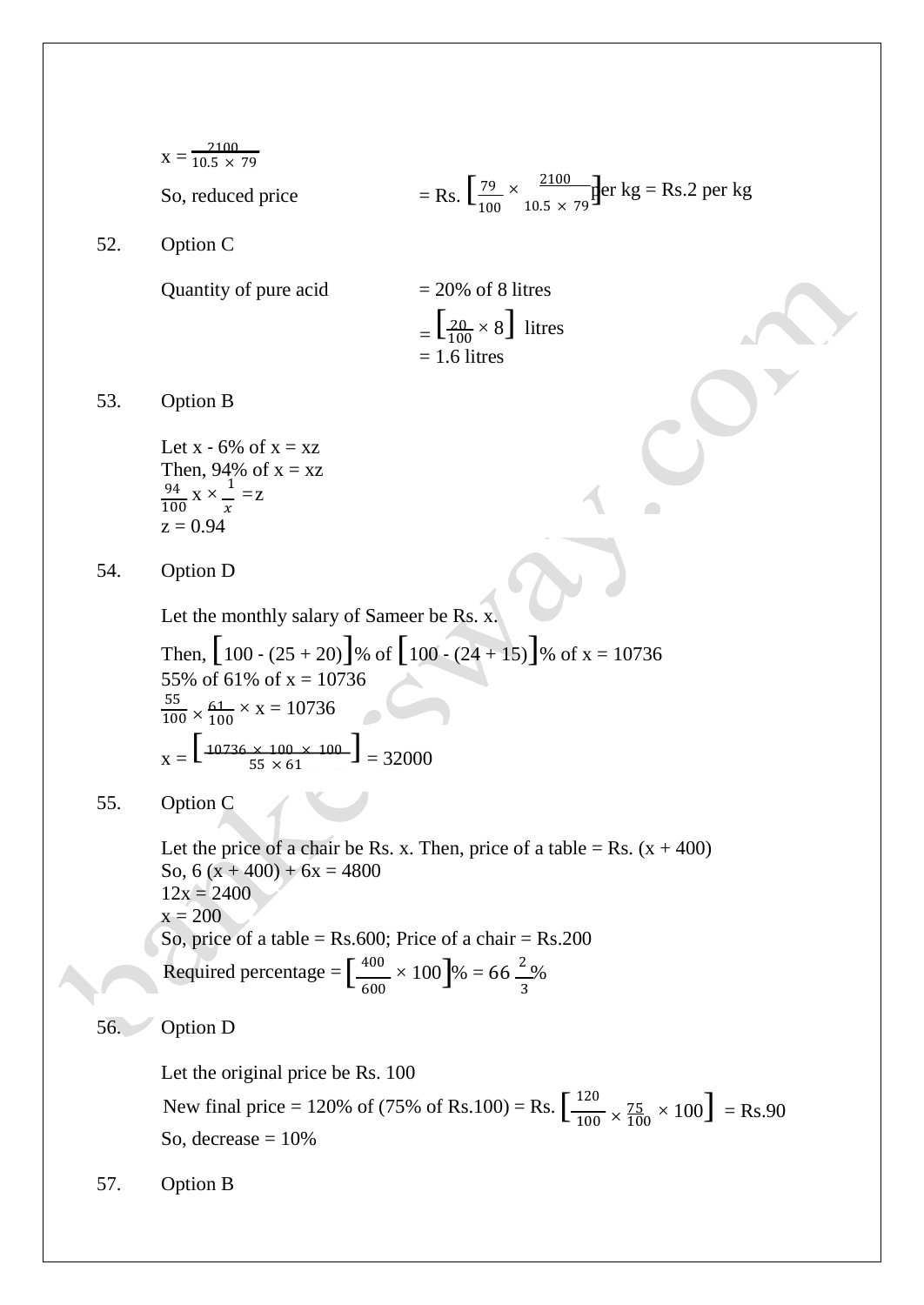Let original consumption  $= 100$  units and original price  $=$  Rs. 100 per unit Original expenditure = Rs.  $(100 \times 100)$  = Rs.  $10000$ New expenditure = Rs.  $(120 \times 80)$  = Rs.9600

So, decrease in expenditure =  $\frac{400}{1000}$  $\frac{400}{10000} \times 100$ ]% = 4%

58. Option B

A = 40% of B = 40% of (25% of C) = 
$$
\left[\frac{40}{100} \times \frac{25}{100} \times 100\right]
$$
% of C = 10% of C

59. Option C

Quantity of alcohol in 9 ml lotion =  $\left[\frac{50}{100} \times 9\right]$  ml = 4.5 ml Let the water to be added be x ml. Then,  $\frac{4.5}{9 + x} = \frac{30}{100}$  $270 + 30x = 450$  $x = 6$  ml

#### 60. Option C

Let the original price per egg be Rs. x. Then, increased price = Rs.  $\left[\frac{130}{100} \text{ x}\right]$ 

So, 
$$
\frac{7.80}{x} - \frac{7.80}{\frac{130}{x} - x} = 3
$$

$$
\frac{7.80}{x} - \frac{7.80}{130} = 3
$$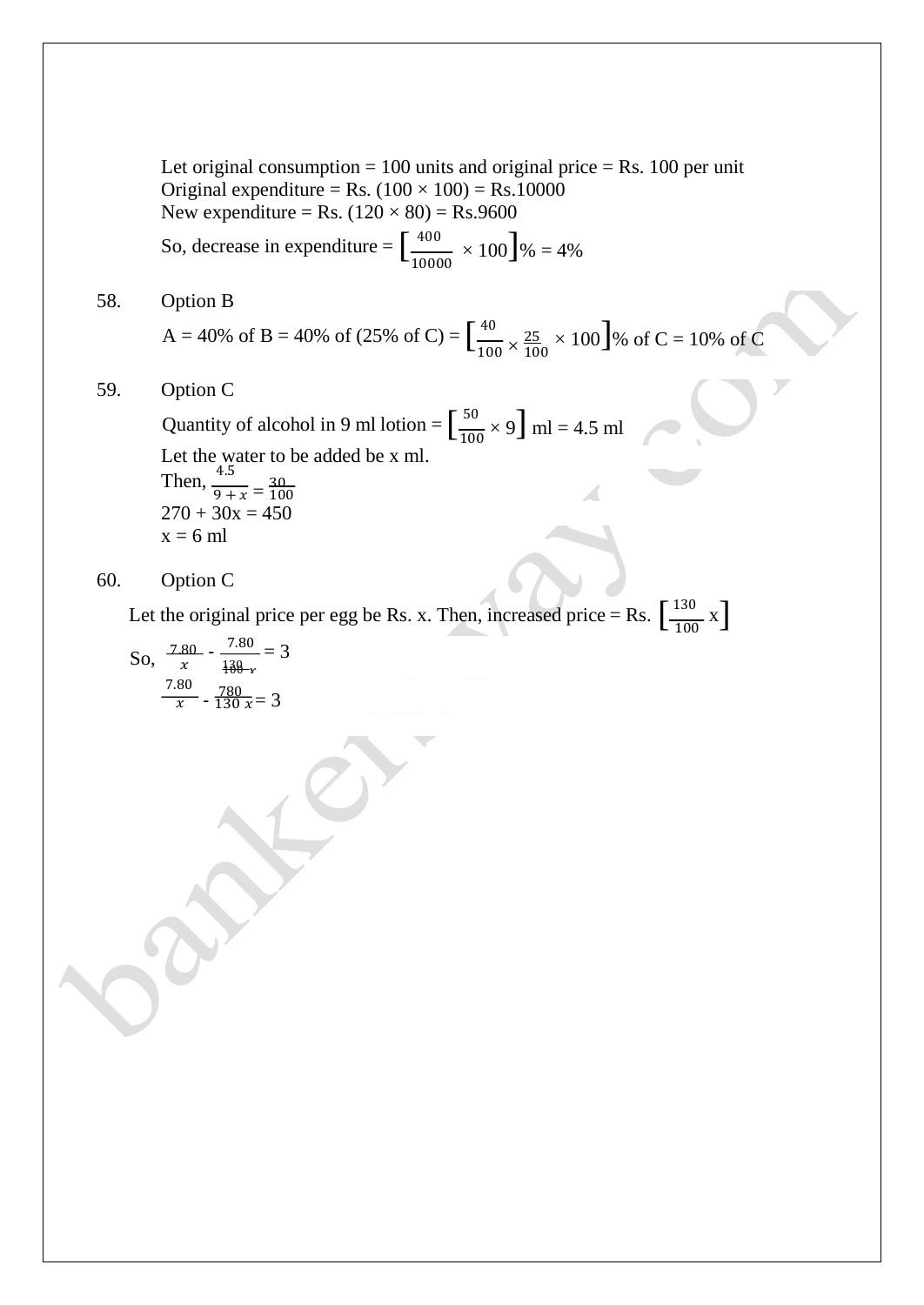So, present price per dozen  $\left[\right]$  Rs.  $12 \times \frac{130}{130}$  $1014 - 780 = 3 \times 130x$  $390x = 234$  $x = 0.6$ 

 $\times 0.6$ ] = Rs.9.36

100